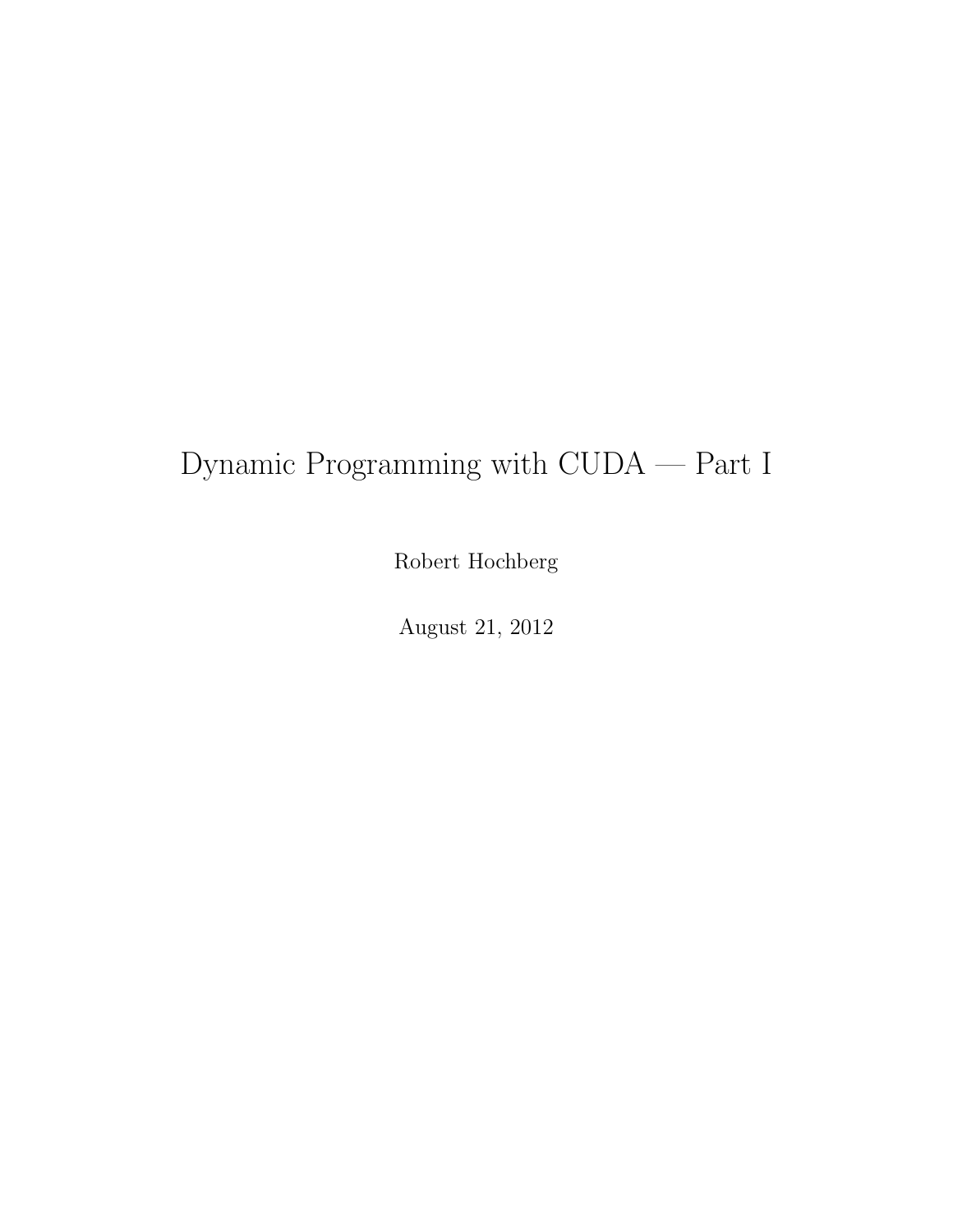# **Contents**

| $\mathbf{1}$   | <b>Content</b> |                                                                                  | $\overline{2}$ |
|----------------|----------------|----------------------------------------------------------------------------------|----------------|
|                | 1.1            |                                                                                  | $\overline{2}$ |
|                | 1.2            |                                                                                  | $\overline{2}$ |
|                | 1.3            |                                                                                  | $\overline{5}$ |
|                | 1.4            |                                                                                  | $\overline{7}$ |
|                |                | 141                                                                              | $\overline{7}$ |
|                |                | 1.4.2                                                                            | 10             |
|                |                | Segment alignment and warps $\dots \dots \dots \dots \dots \dots \dots$<br>1.4.3 | 16             |
| $\mathbf 2$    |                | Lab Exploration                                                                  | 18             |
|                | 2.1            |                                                                                  | 18             |
|                | 2.2            |                                                                                  | 18             |
|                |                | 2.2.1                                                                            | 19             |
|                |                | 2.2.2                                                                            | 20             |
|                |                | Running on Lonestar, a queue-based supercomputer running<br>2.2.3                |                |
|                |                |                                                                                  | 21             |
|                | 2.3            |                                                                                  | 21             |
|                | 2.4            |                                                                                  | 23             |
| $\bf{3}$       |                | <b>The Code</b>                                                                  | $27\,$         |
|                | 3.1            | $f_{W,C}$                                                                        | 27             |
|                | 3.2            | $fwHelpers.cpp$                                                                  | 30             |
|                | 3.3            |                                                                                  | 32             |
| $\overline{4}$ |                | <b>Answers to Spot Checks</b>                                                    | 33             |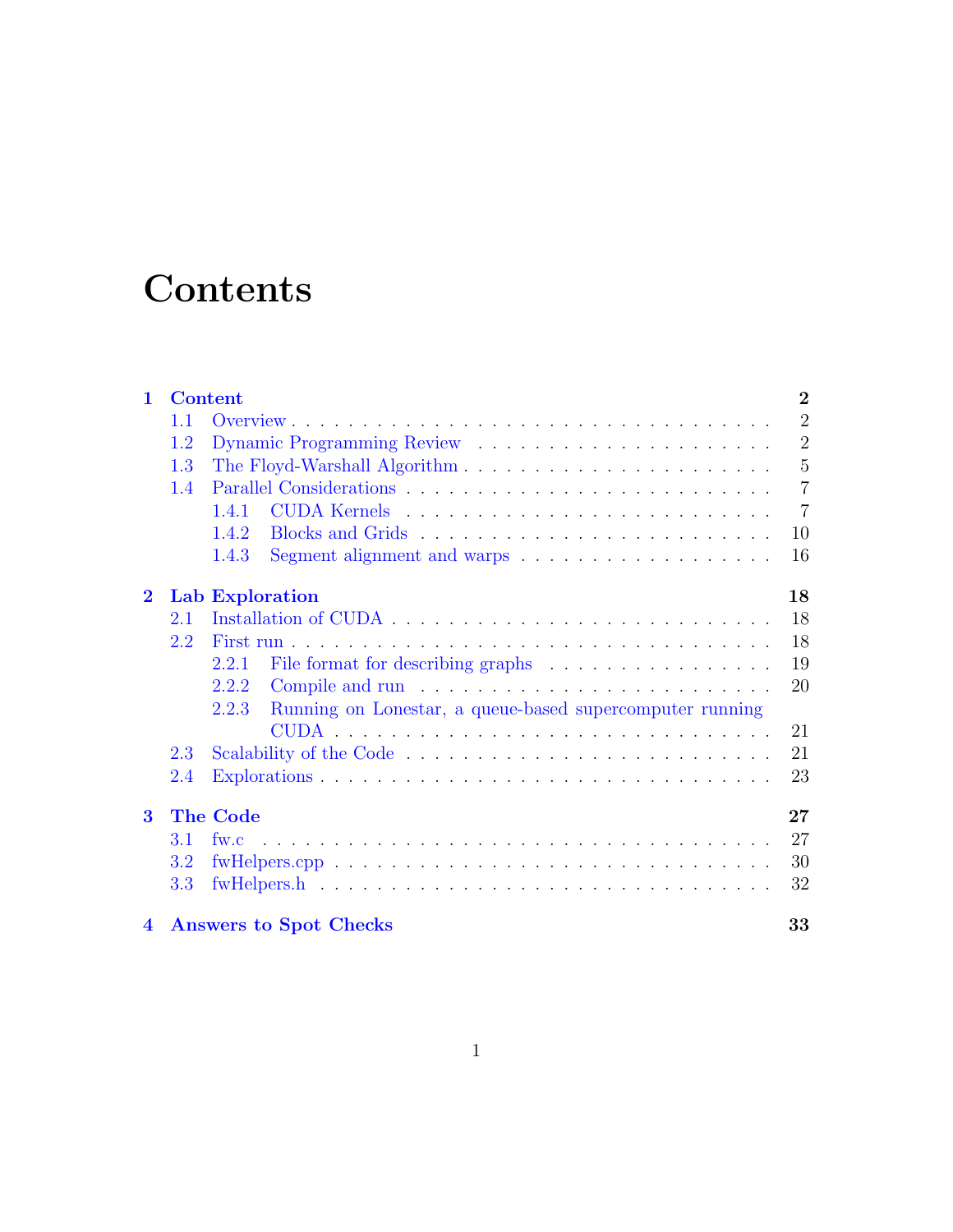## <span id="page-2-0"></span>Chapter 1

## Content

### <span id="page-2-1"></span>1.1 Overview

This module provides a quick review of dynamic programming, but the student is assumed to have seen it before. The parallel programming environment is NVIDIA's CUDA environment for graphics cards (GPGPU - general purpose graphics processing units). The CUDA environment simultaneously operates with a fast shared memory and a much slower global memory, and thus has aspects of shared-memory parallel computing and distributed computing. Specifics for programming in CUDA are included where appropriate, but the reader is also referred to the NVIDIA CUDA C Programming Guide [\[5\]](#page-36-0), and the CUDA API Reference Manual [\[3\]](#page-36-1).

### <span id="page-2-2"></span>1.2 Dynamic Programming Review

Dynamic programming describes a broad class of problem-solving algorithms, typically involving optimization of some sort. What characterizes a problem suitable for dynamic programming is that solutions to these problem instances can be constructed from solutions to smaller problem instances, where these smaller problem instances are sub-problems of the original problem. A classic example is that of finding the length of a shortest path in a directed graph that has no cycles, so let us begin with Figure [1.1.](#page-3-0)

Suppose we want to find the length of the shortest path from A to B on this graph,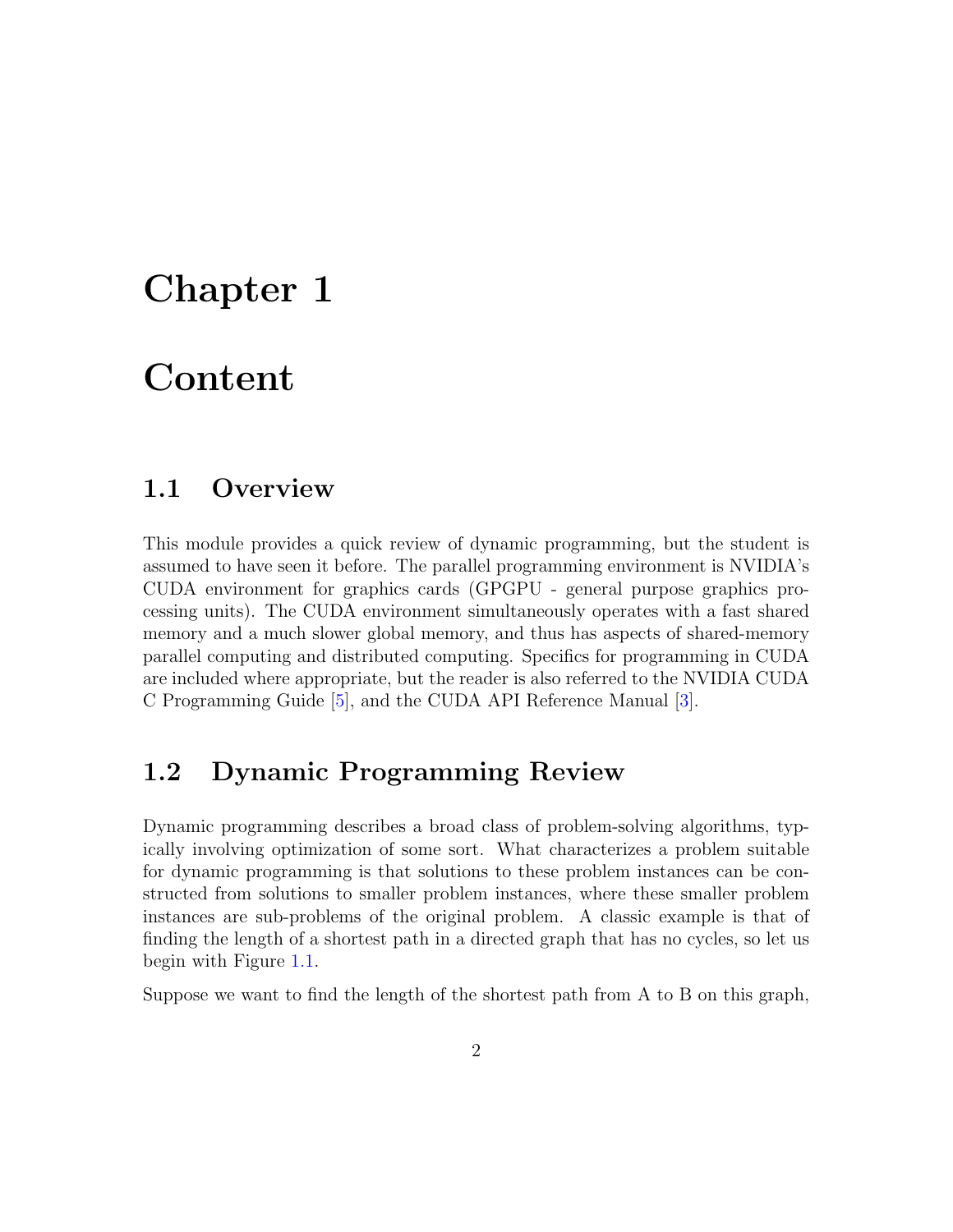

<span id="page-3-0"></span>Figure 1.1: An acyclic directed graph with weights on its edges

where the path must respect the directions of the arrows, the numbers represent the length of each of the connecting segments, and the length of a path is the sum of the lengths of its segments. (We assume in this module that all weights on edges are non-negative integers.) In the dynamic programming style of thinking we ask ourselves, What smaller problems could we solve, so that their solutions would give us the answer to the original, larger problem? In this case, suppose I told you that the lengths of the shortest paths from vertex A to vertices W, X, Y and Z respectively were 76, 63, 52 and 85. (W, X, Y and Z are called predecessors to vertex B. In general, the predecessors of a vertex  $v$  are those vertices having an arc from them directly into  $v$ .) You could then find the length of the shortest path from A to B. The thinking goes as follows: In order to get to vertex B, your second-to-last step has to be one of the vertices W, X, Y or Z. If W is the second-to-last vertex, then the shortest the path could be is 76 (the shortest distance to W from A) plus 29, the length of the edge from W to B, for a total of 105. If the second-to-last vertex is X, then this value is  $63 + 46 = 109$ . The values for all four possibilities are shown in the table below.

| Second-to-last vertex   Distance from A   Distance to B   Total |    |    |     |
|-----------------------------------------------------------------|----|----|-----|
|                                                                 |    |    | 105 |
|                                                                 | 63 | 46 | 109 |
|                                                                 | 59 | 50 | 102 |
|                                                                 |    | າຂ |     |

Of these four possibilities, the shortest total distance is achieved by passing through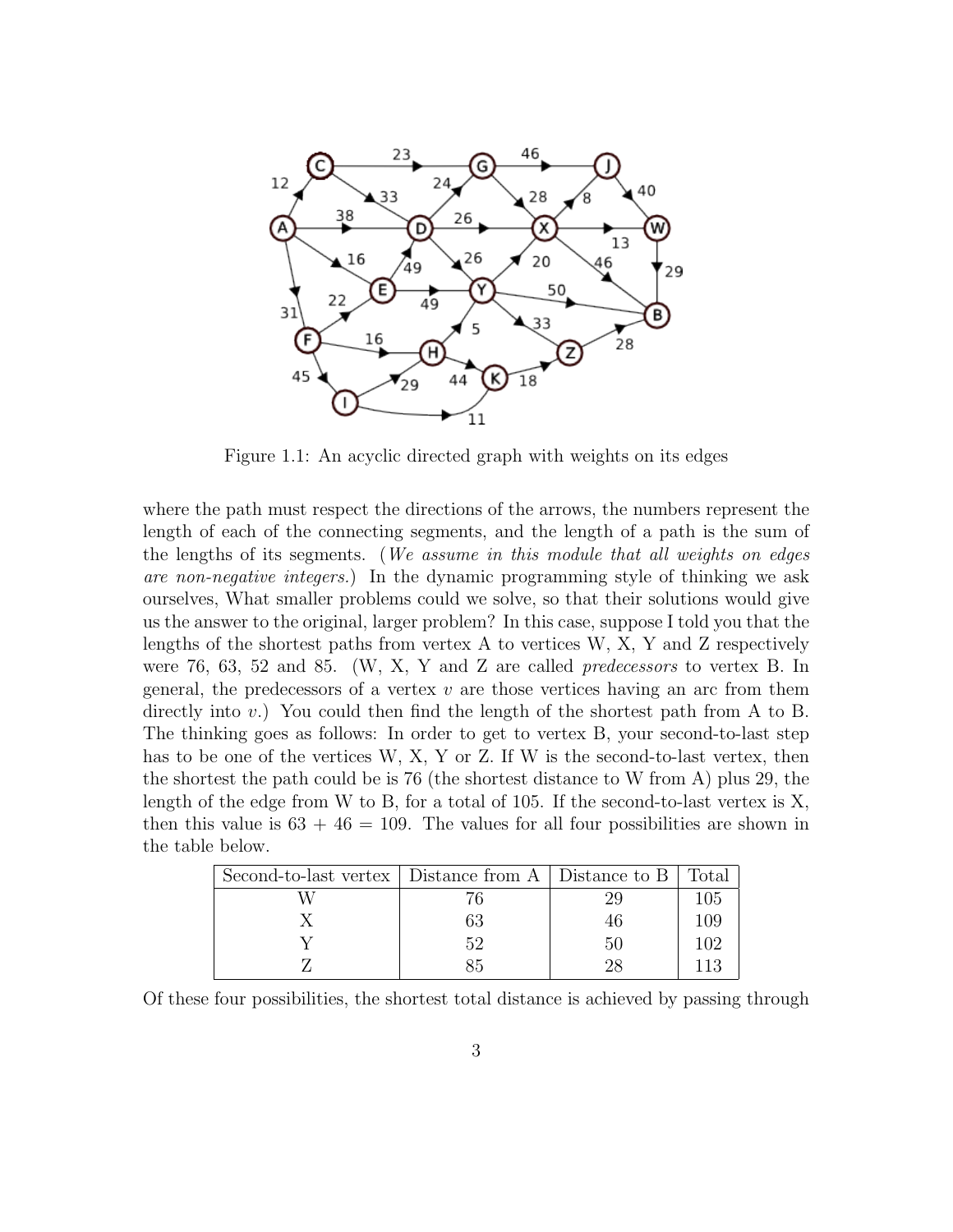vertex Y on our way to B, and this shortest length is 102. Reasoning in this way, we can discover the length of the shortest path from A to B, that is, we can solve the original problem, if we know the solutions to the smaller problems.

Of course, this is helpful only if we have solutions to those smaller problems, that is, if we know the distances to W, X, Y and Z. We find those solutions in the same way. For example, to find the length of the shortest path to W, we would want to find the lengths of the shortest paths to J and X. The table below summarizes the smaller problems that must be solved to find the shortest paths to each of W, X, Y and Z.

| To vertex Smaller problems that need to be solved |
|---------------------------------------------------|
| J. X                                              |
| G, D, Y                                           |
| D, E, H                                           |
| YК                                                |

And here we come to one of the main techniques of dynamic programming: The table seems to indicate that we would need to solve 10 smaller problems in order to find all the distances to W, X, Y and Z. But this table has repeated entries. In fact, we need to solve only six smaller problems. The presence of *overlapping* sub-problems is another characteristic of problems amenable to solution by dynamic programming.

A complete dynamic programming solution to this shortest path problem could be completed in two ways:

- 1. Recursively. We could write a function shortest Path (vertex  $v$ ) as a recursive function that calls shortestPath(vertex w) for each predecessor w of  $v$ , add the lengths of the last steps and select the minimum sum, as we did above. Each time we compute a shortest path to some vertex  $v$ , we store the length of that path in a lookup table so that we never have to compute that value again. (Thus a function call shortest Path $(v)$  actually first looks up v in its table, and if that value has already been computed, simply returns it. This process, called *memoization*, is one of the main ingredients of dynamic programming.)
- 2. Iteratively. We build the table in such an order that whenever we wish to compute the shortest path to some vertex, we have already computed the distances to its predecessors. In our example, we might process the vertices in this order: A, C, F, E, D,  $\dots$ , avoiding the need to make recursive calls.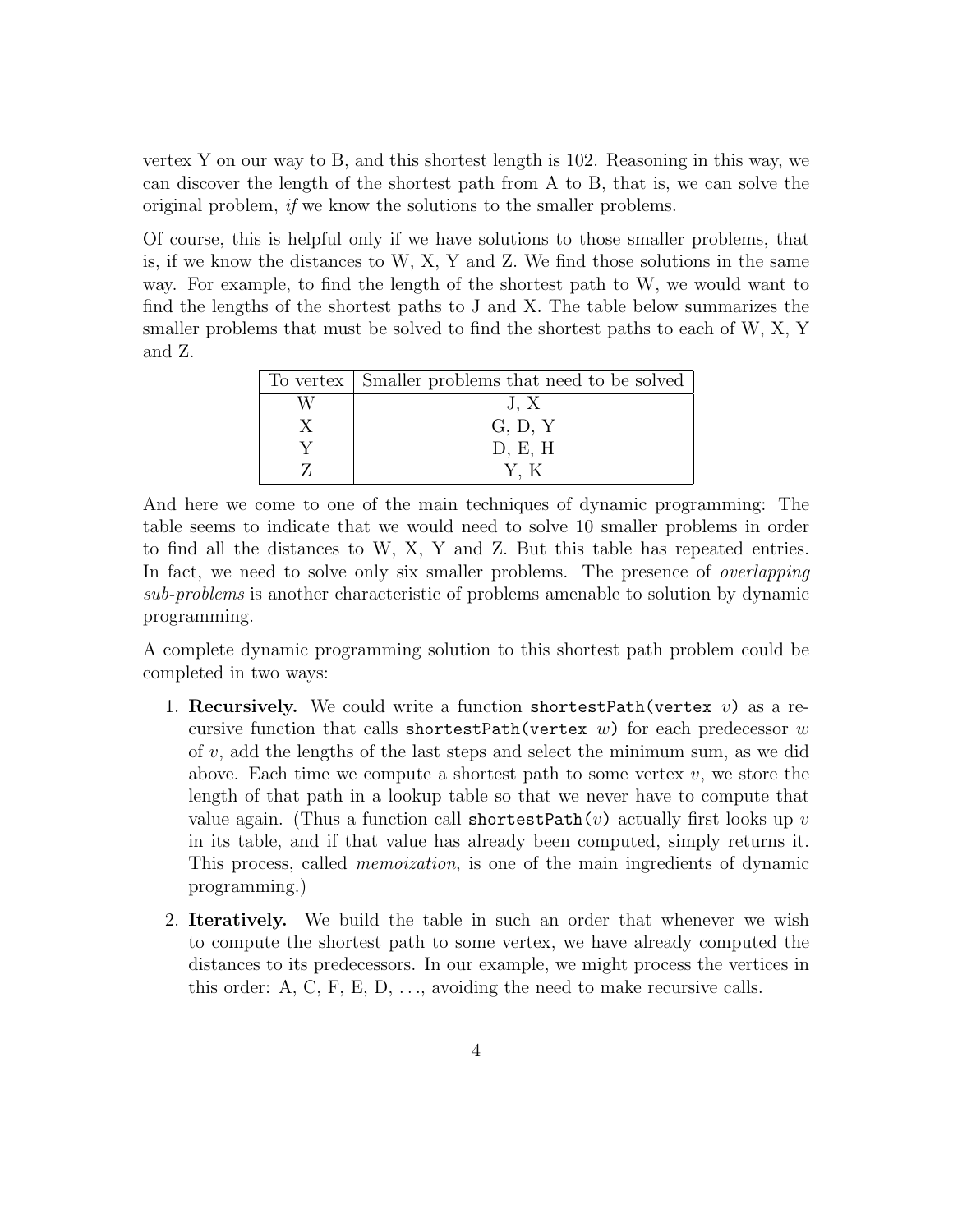**Spot Check 1** Finish the ordering of the vertices  $A, C, F, E, D, \ldots$  given above, so that for every vertex in the list, each of its predecessors appear earlier in the list. Answers are at the back of the module.

## <span id="page-5-0"></span>1.3 The Floyd-Warshall Algorithm

In this module we will focus on the the Floyd-Warshall algorithm, also called the all pairs shortest path algorithm. In its most basic form, it provides an  $O(n^3)$  algorithm (that is, an algorithm whose running time is roughly proportional to the cube of the number of vertices in the graph) which is very easy to program, because it is so easy to understand.

The Floyd-Warshall algorithm is a very widely-used graph algorithm with applications in scheduling, bioinformatics, routing, and many other areas. Any time a problem can be expressed in terms of distances in graphs, the Floyd-Warshall algorithm may provide the quickest way to get an answer. Many academic papers have been written about this algorithm, and recently a few that involve CUDA  $[6, 1]$  $[6, 1]$  $[6, 1]$ . Here we will give an introduction to the algorithm and a basic implementation that works well for graphs on up to 20,000 vertices or so, on the newer NVIDIA GPU cards. Our code for this section is written for graphs with integer weights. In this module, we assume all weights are non-negative integers.

Figure [1.2](#page-6-0) shows a directed graph with six vertices. To the right is the starting matrix for the Floyd-Warshall algorithm. Its rows and columns are indexed by the vertices of the graph, and the  $(v, w)$  entry of the matrix gives  $\infty$  if there is no arc from  $v$  to  $w$ , or the weight on the arc if there is one. For convenience, let us assume the vertices are ordered, so that we may speak of "the first vertex" or "the first three vertices." We may interpret this matrix as giving the distances from  $v$  to  $w$ for all pairs  $(v, w)$  of vertices of the graph, under the assumption that we may use no other vertices along the path. Thus, while there is a path from  $F$  to  $C$  of length 5, via the intermediate vertex D, there is no path from F to C that does not use an intermediate vertex, so we call the distance "infinite" to say "you can't get there from here." We denote this matrix  $M_0$ .

The algorithm now proceeds as follows. On step 1, we ask whether any of these distances can be improved if we allow the first vertex, and only the first vertex (vertex A in our example) as an intermediate vertex along paths. For example, the distance from E to B in  $M_0$  is infinite, but if we allow A as an intermediate vertex, the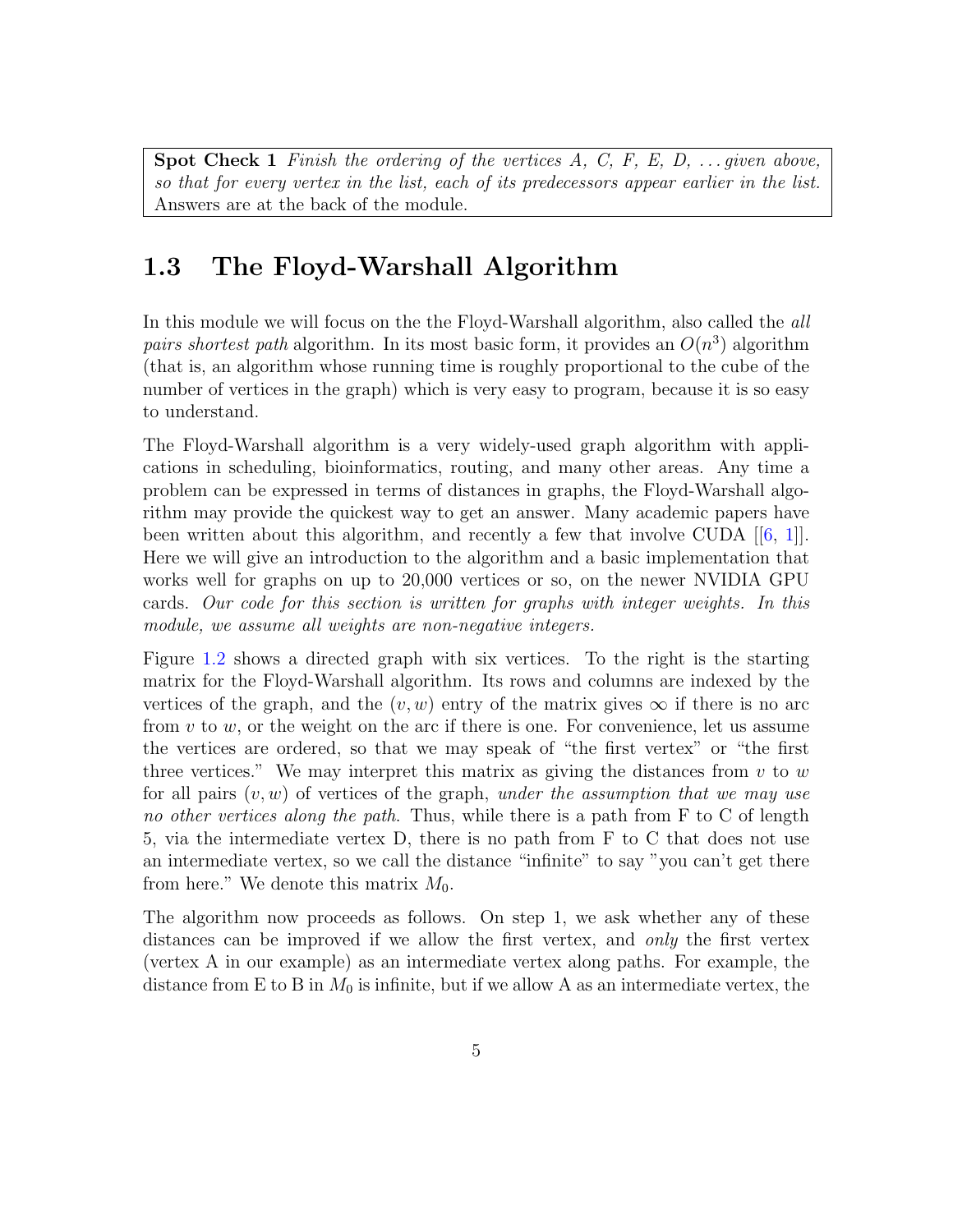

<span id="page-6-0"></span>Figure 1.2: A directed graph and its initial distance matrix

distance drops to 6. Let us denote the distance from v to w in matrix  $M_0$  by  $d_0(v, w)$ . Then using A as an intermediate vertex gives an improvement in the distance from v to w if and only if  $d_0(v, A) + d_0(A, w) < d_0(v, w)$ . If we check this inequality for every pair of vertices, then we can build a new matrix  $M_1$  containing the length of the shortest path from  $v$  to  $w$ , possibly using  $A$  as an intermediate vertex. If we call this distance  $d_1(v, w)$ , then we have

$$
d_1(v, w) = \min[ d_0(v, w), d_0(v, A) + d_0(A, w)]. \tag{1.1}
$$

| <b>Spot Check 2</b> The matrix $M_1$ is | $M_0$ |   | B. |          |               | D E F           |          |
|-----------------------------------------|-------|---|----|----------|---------------|-----------------|----------|
| partially computed and shown to         |       |   |    | $\infty$ | $\mathcal{D}$ | $\ddot{\Omega}$ | $\infty$ |
| the right. Finish constructing this     |       |   |    |          |               | $\propto$       | $\infty$ |
| matrix. Note that the finished          |       |   |    |          |               |                 |          |
| matrix will have only two entries       |       |   |    |          |               |                 |          |
| that differ from the original ma-       | E     | റ |    |          |               |                 |          |
| trix $M_0$ .                            | F     |   |    |          |               |                 |          |

In general, for  $0 \leq i \leq n$ , where *n* is the number of vertices in the graph, let  $M_i$  be the matrix containing the shortest distances  $d_i(v, w)$  between pairs of vertices where we allow only the first  $i$  vertices to be used as intermediate vertices. (These are the "sub-problems" that we talked about in section [1.2.](#page-2-2)) Then we may form the matrix  $M_i$  from the matrix  $M_{i-1}$ , for  $i \geq 1$ , by observing that

<span id="page-6-1"></span>
$$
d_i(v, w) = \min[ d_{i-1}(v, w), d_{i-1}(v, A_i) + d_{i-1}(A_i, w)]. \tag{1.2}
$$

where  $A_i$  is the *i*th vertex. The algorithm assumes that all entries of matrix  $M_k$  are computed before we begin computing  $M_{k+1}$ . We won't prove the correctness of the Floyd-Warshall algorithm. Proofs can be found in standard books on algorithms, such as [\[2\]](#page-36-4).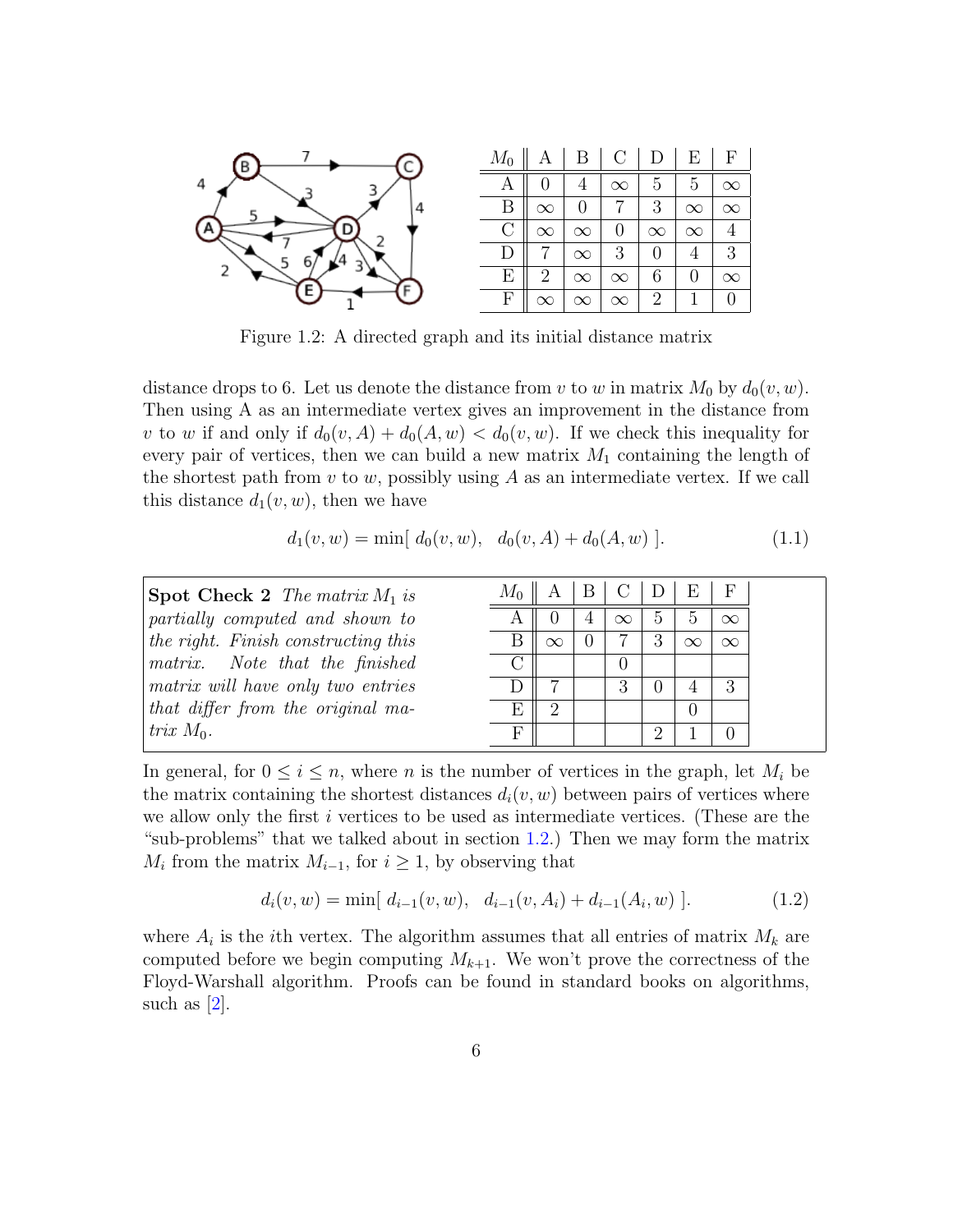### <span id="page-7-0"></span>1.4 Parallel Considerations

We will use CUDA, NVIDIA's *Compute Unified Device Architecture* computing model, for the examples in this module. CUDA and the nvcc compiler enable the user to write programs in C that will run on an ordinary host computer (Windows, Linux, etc...) with the additional capability of running SIMT code on an attached CUDAenabled GPU device. (In CUDA parlance, the terms "host" and "device" refer to the ordinary computer and graphic card respectively. The term SIMT means single instruction, multiple thread and refers to a model wherein many threads running in parallel all execute the same instruction at the same time, but on data specific to that thread.) We refer the reader to the NVIDIA CUDA C Programming Guide for a detailed overview of the CUDA programming model and hardware. (Version 4.0, dated 5/6/11, is packaged with this module.) Here, we will introduce specifics about programming with CUDA as we need them, rather than all at once up front. For readers who like to see it all up front, please see the Programming Guide, sections 2.1 to 3.2.

A direct parallelization of the Floyd-Warshall algorithm could go as follows: Let us have a processor for each node of the matrix. On the k<sup>th</sup> step of the algorithm processor  $(i, j)$  computes  $d_k(i, j)$  from the matrix  $M_{k-1}$  using equation [\(1.2\)](#page-6-1). This parallel implementation would complete in *n* steps, giving an algorithm with  $O(n^2)$ processors and running time  $O(n)$ .

For the graph in Figure [1.2](#page-6-0) this might work as follows: Initialize matrix  $M_0$ , create 36 threads (one per entry in the matrix), and on step k, for  $1 \leq k \leq 6$ , each thread uses equation [\(1.2\)](#page-6-1) to find its value in matrix  $M_k$ . Note that we must synchronize these threads, for it would do no good for the thread computing entry  $(0, 2)$  to do all of its updates before the threads for entries  $(0, 1)$  and  $(1, 2)$  have begun theirs. In our code we will perform this synchronization by launching each iteration in a seperate kernel.

#### <span id="page-7-1"></span>1.4.1 CUDA Kernels

A kernel is a unit of work to be performed on a CUDA-enabled video card. A C program running on a host computer sets up this kernel, puts any necessary data onto the video card, and then tells the card to launch the kernel. When it terminates, the user may read from the video card to extract the results of the run. These three lines of code are typical of this process: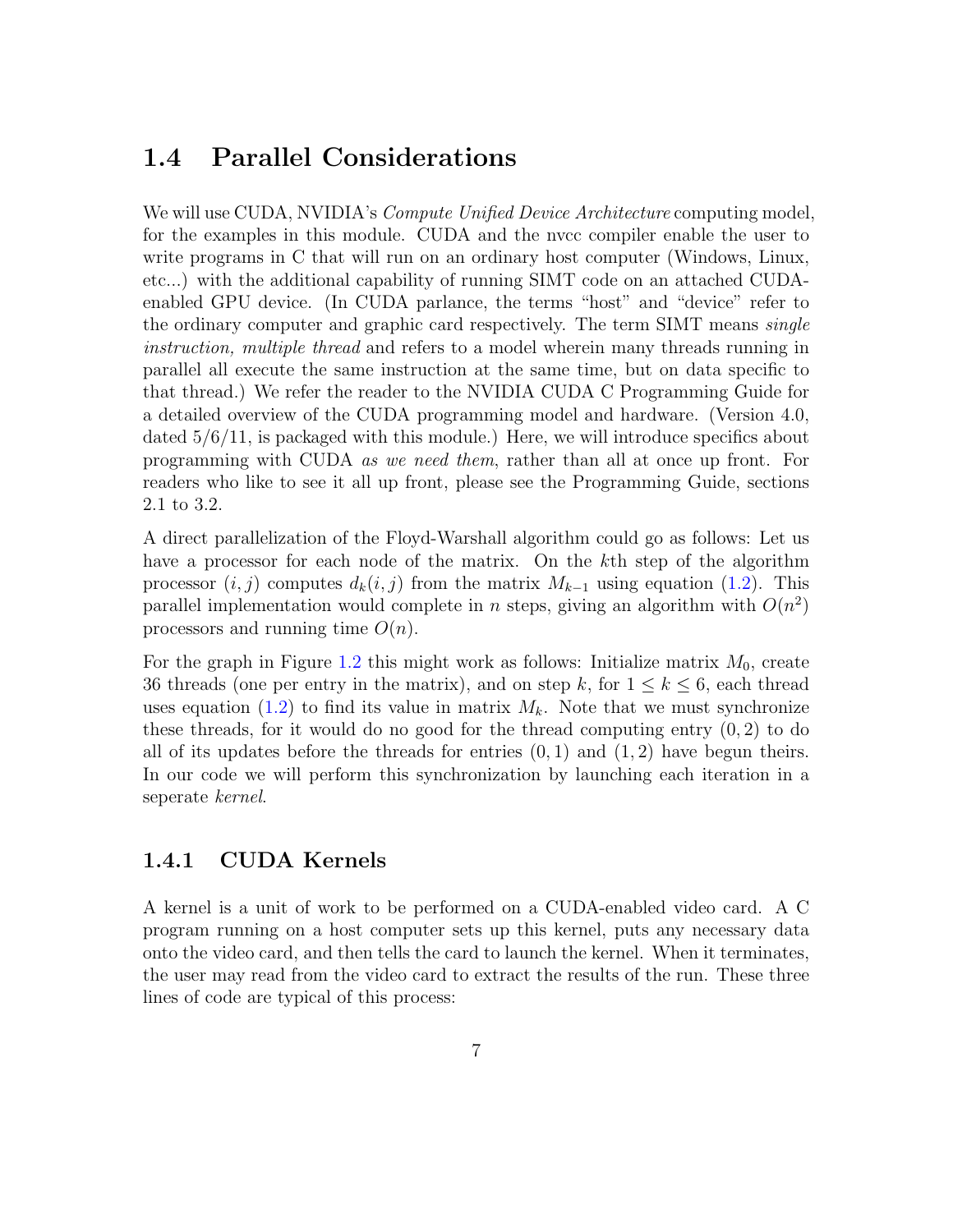```
cudaMemcpy(devArray, graph, 36*sizeof(int), cudaMemcpyHostToDevice);
fwStepK <<< 1, 36 >>> (0, devArray, 6, 6);
cudaMemcpy(graph, devArray, 36*sizeof(int), cudaMemcpyDeviceToHost);
```
The first line copies  $M_0$  onto the device and the third line reads  $M_1$  off of the device. The second line is the kernel invocation. CUDA uses the special syntax function\_name <<< blocksPerGrid, threadsPerBlock >>> (arguments) which is recognized by the nvcc compiler. (Blocks are discussed in the next section.) This function is compiled for the graphics device, with the appropriate hooks added to the compiled host code. The full implementation of the Floyd-Warshall algorithm would look like this:

```
cudaMemcpy(devArray, graph, 36*sizeof(int), cudaMemcpyHostToDevice);
for(int k = 0; k < 6; k^{++})
   fwStepK <<< 1, 36 >>> (k, devArray, 6, 6);
cudaMemcpy(graph, devArray, 36*sizeof(int), cudaMemcpyDeviceToHost);
```
Notice that we did 6 invocations of the CUDA kernel before reading the result. In general, writing between the host and device should be minimized, since it is a relatively slow process when compared to computing on the device. But invoking a kernel multiple times on a device is fast, as long as the data is already there, as it is in our case.

<span id="page-8-0"></span>Spot Check 3 There are four entries in  $M_5$  which are still  $\infty$ , for the graph in Figure [1.2.](#page-6-0) These correspond to entries for which there is still no path even if you are allowed to use  $A$ ,  $B$ ,  $C$ ,  $D$  and  $E$  as intermediate vertices. Determine these entries.

You will have the chance to check your answers below in Spot Check  $\downarrow$  by compiling and running the code included with the module.

Let us take a look at the code for the kernel: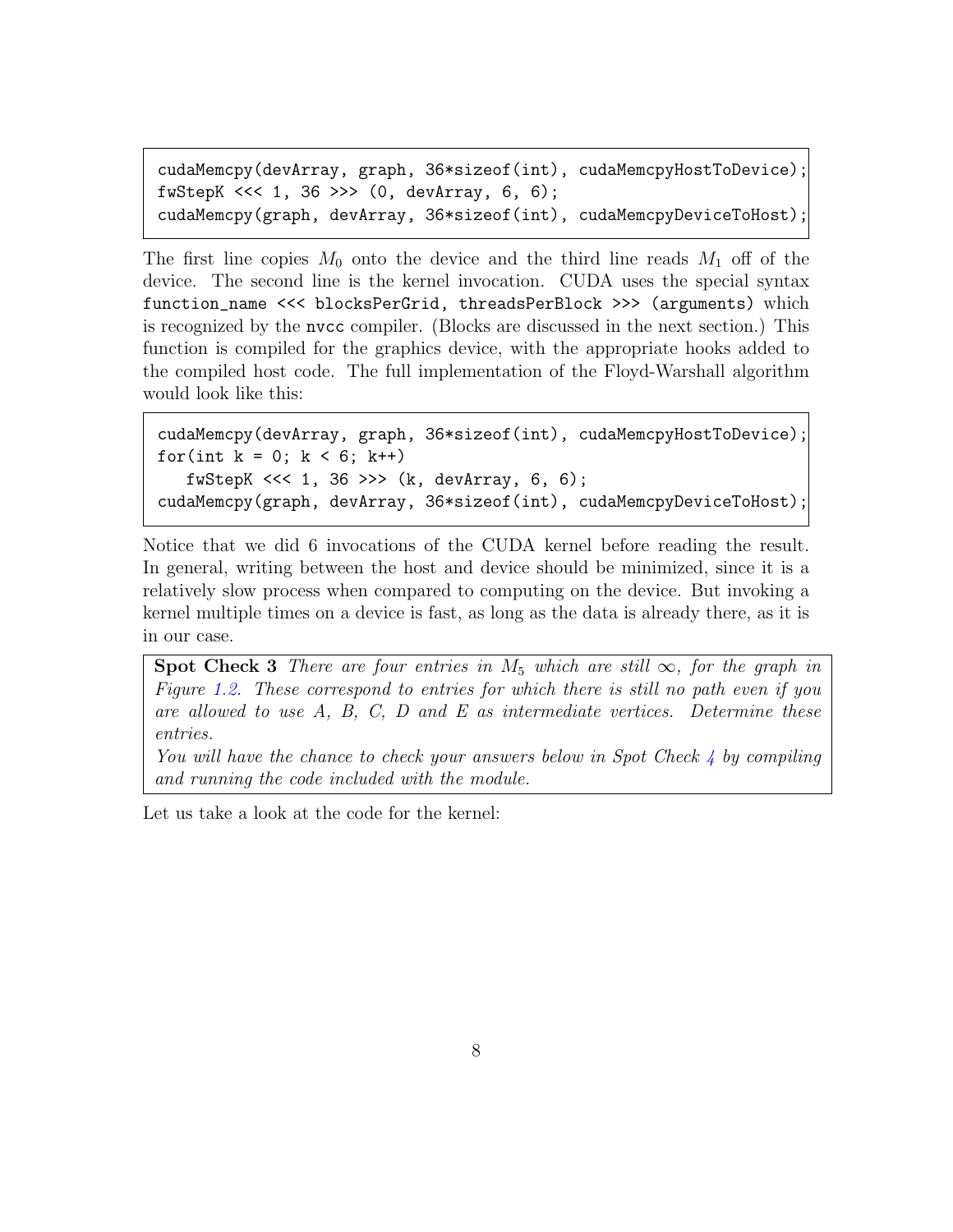```
__global__ void fwStepK(int k, int devArray[], int Na, int N)
  int col = blockIdx.x * blockDim.x + threadIdx.x;if(col \ge N)return;
 int arrayIndex = Na * blockIdx.y + col;__shared__ int trkc; /* this row, kth column */
 // Improve by using the intermediate k, if we can
 if(threadIdx.x == 0)trkc = devArray [Na * blockIdx.y + k];__syncthreads();
 if(trkc == INT_MAX)
   return;
 int tckr = devArray[k*Na + col]; /* this column, kth row */
 if(tckr == INT_MAX)return;
 int betterMaybe = trkc + tckr;
 if(betterMaybe < devArray[arrayIndex])
   devArray[arrayIndex] = betterMaybe;
```
Except for a few lines, this is perfectly ordinary C code, and should be easily understood by any C programmer. We'll take the new-looking lines one at a time.

- \_\_global\_\_ void fwStepK(int k, int devArray[], int Na, int N) The keyword \_\_global\_\_ tells the nvcc compiler that this function should be compiled for and run on the CUDA device.
- $\bullet$  int col = blockIdx.x \* blockDim.x + threadIdx.x; When the kernel launches, the threads are grouped into blocks, and the blocks form a grid. Each thread gets the same code, so in order for a thread to identify itself, built-in variables, which have unique values for each thread, are read so that the thread can learn where it is and exactly what it should do. Blocks and grids are discussed below.
- \_\_shared\_\_ int trkc; The \_\_shared\_\_ keyword tells the compiler that this variable should be stored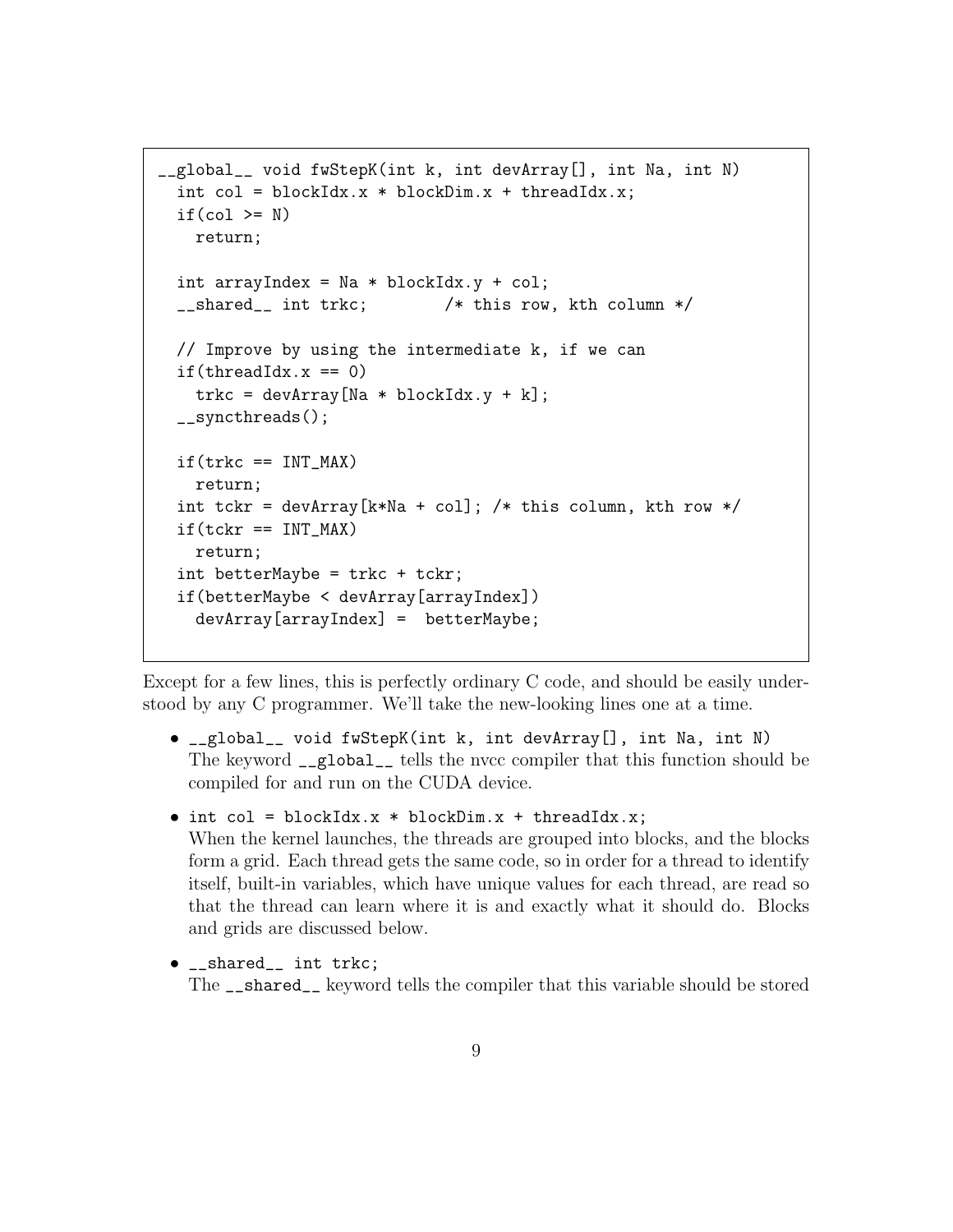in the fast shared memory, and so will be shared by every thread in the block. Without this keyword, each thread would get its own copy of this variable, stored in a register or in the thread's local memory.

• \_\_syncthreads()

Threads within the same block can be synchronized, meaning that all threads in that block are required to reach the \_\_syncthreads() statement before any threads are allowed to pass it. A kernel may have any number of these statements. Each will be an independent synchronization point for the threads.

There are probably a few other things that look odd, such as why we use a onedimensional array to store our matrix when a two-dimensional array might be better, and why we have the variable  $Na$  when N is the number of vertices. These have to do with "blocks" of threads and the memory hierarchy, which will be explained in the next section.

#### <span id="page-10-0"></span>1.4.2 Blocks and Grids

Let us examine the  $\ll 1$ ,  $36 \gg$  notation in the previous example. The "1" tells the device to launch one block of threads, and the "36" tells the device that each block should have 36 threads. Thus we launch 36 threads altogether, one for each matrix entry. Threads running on a device are grouped into *blocks*. Threads in the same block can share the very fast *shared memory* with each other. Figure [1.3](#page-11-0) (taken from Section 2.3 of the NVIDIA CUDA C Programming Guide) shows the memory hierarchy involved with CUDA kernels. Threads in different blocks may communicate via global memory which, while still on the device, is much slower than shared memory. There is therefore some advantage to launching threads within the same block. CUDA limits block size to 512 or 1024 threads (depending on the device). Additionally, block size is limited by the amount of shared memory available on the device, and the amount needed by each thread.

When the CUDA scheduler sees an available multiprocessor, it looks for a block of threads that needs to run, and puts the entire block onto that multiprocessor. Blocks are automatically grouped into warps of size 32, so that a block of size 512 will consist of 16 warps. If a multiprocessor has 8 cores, then the warp is divided into quarterwarps of 8 threads each, and these are run on the cores. If the multiprocessor has 32 cores, then the whole warp can be processed together. When one warp finishes, the next warp in the block may start. If the threads of one warp get blocked, for example, because of a memory read, then the scheduler simply looks for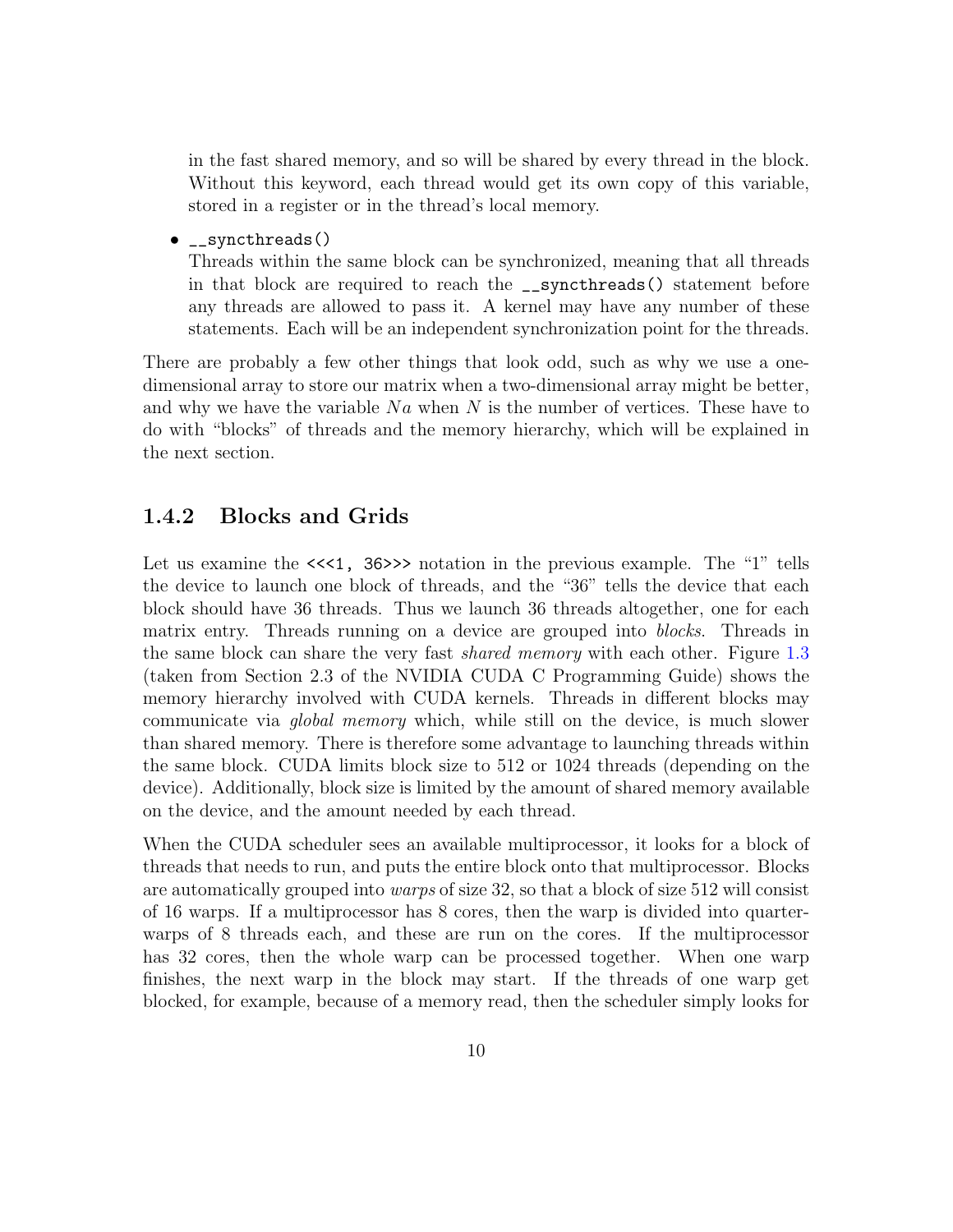

<span id="page-11-0"></span>Figure 1.3: The CUDA Memory Hierarchy. Taken from the CUDA C Programming Guide

another warp that is ready to run and schedules it. For the full (more interesting) picture of block/warp/thread scheduling, see Chapter 4 of the CUDA C Programming Guide.

The user has no control over the order in which blocks are scheduled onto processors, and therefore the blocks must be able to run in any order, independent of one another. This unique requirement means that the code will scale naturally when run on a device with more multiprocessors. For example, this document is being written on a MacBook Pro running CUDA on its built-in NVIDIA GT 330M graphics card. This card has 6 multiprocessors, each with 8 cores, giving 48 cores altogether. A machine with NVIDIA's GTX470 graphics card has access to 14 multiprocessors, each with 32 cores, for 448 cores total. Code written for this MacBook will run as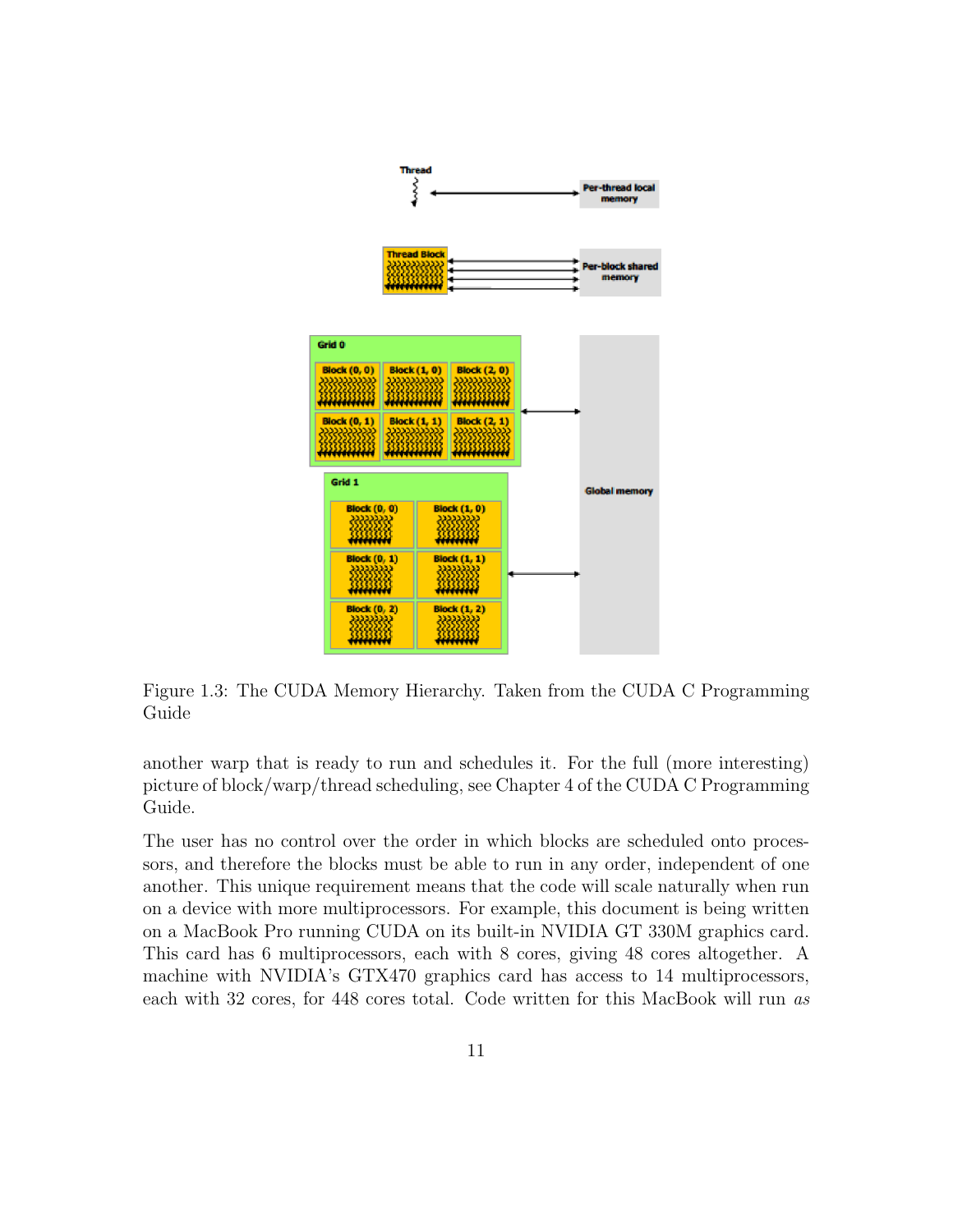written on the GTX470, but will benefit from the greater number of cores. Since the blocks are independent, they can be distributed over the greater number of multiprocessors without any worry about race conditions or synchronization problems. (See Appendix F of the CUDA C Programming Guide for more.)

Given this requirement, how can we make sure that every thread has finished computing its entry in  $M_k$  before any begins to compute its entry in  $M_{k+1}$ ? Our implementation of Floyd-Warshall uses separate kernels, as shown in the previous code snippet. We can achieve synchronization by forcing each kernel to run to completion before the next kernel is launched by means of the cudaThreadSynchronize() function.

```
cudaMemcpy(devArray, graph, 36*sizeof(int), cudaMemcpyHostToDevice);
for(int k = 0; k < 6; k++) {
  fwStepK <<< 1, 36 >>> (k, devArray, 6, 6);
  cudaThreadSynchronize();
}
cudaMemcpy(graph, devArray, 36*sizeof(int), cudaMemcpyDeviceToHost);
```
Without this statement, it is possible that blocks from one kernel may still be running when blocks from the next kernel are put on another multiprocessor. (Only devices of compute capability 2.1 or higher have the capability of running multiple kernels simultaneously. See section 3.2.5 of the CUDA C Programming Guide, as well as Appendix F.)

We are now ready to examine the built-in variables (Section B.4 in the CUDA C Programming Guide.)

As shown in Figure [1.4,](#page-13-0) the threads in a CUDA kernel are grouped into blocks, and these blocks are grouped into a grid. In the Figure, the blocks and grid are both two-dimensional, but these can be one-, two- or three-dimensional depending on the programmer's need. Our kernel given above uses a two-dimensional layout of the blocks and grid, since that most naturally conforms to the shape of the matrices we are using.

When a thread is created several built-in variables are defined. When a thread reads these variables, the results locate the thread within its block and the grid. Some of these use the uint3 data type, which is a 3-dimensional vector of unsigned ints, or the dim3 type which is based on uint3. If variable D is of type uint3 or dim3, then its components can read as D.x, D.y and D.z.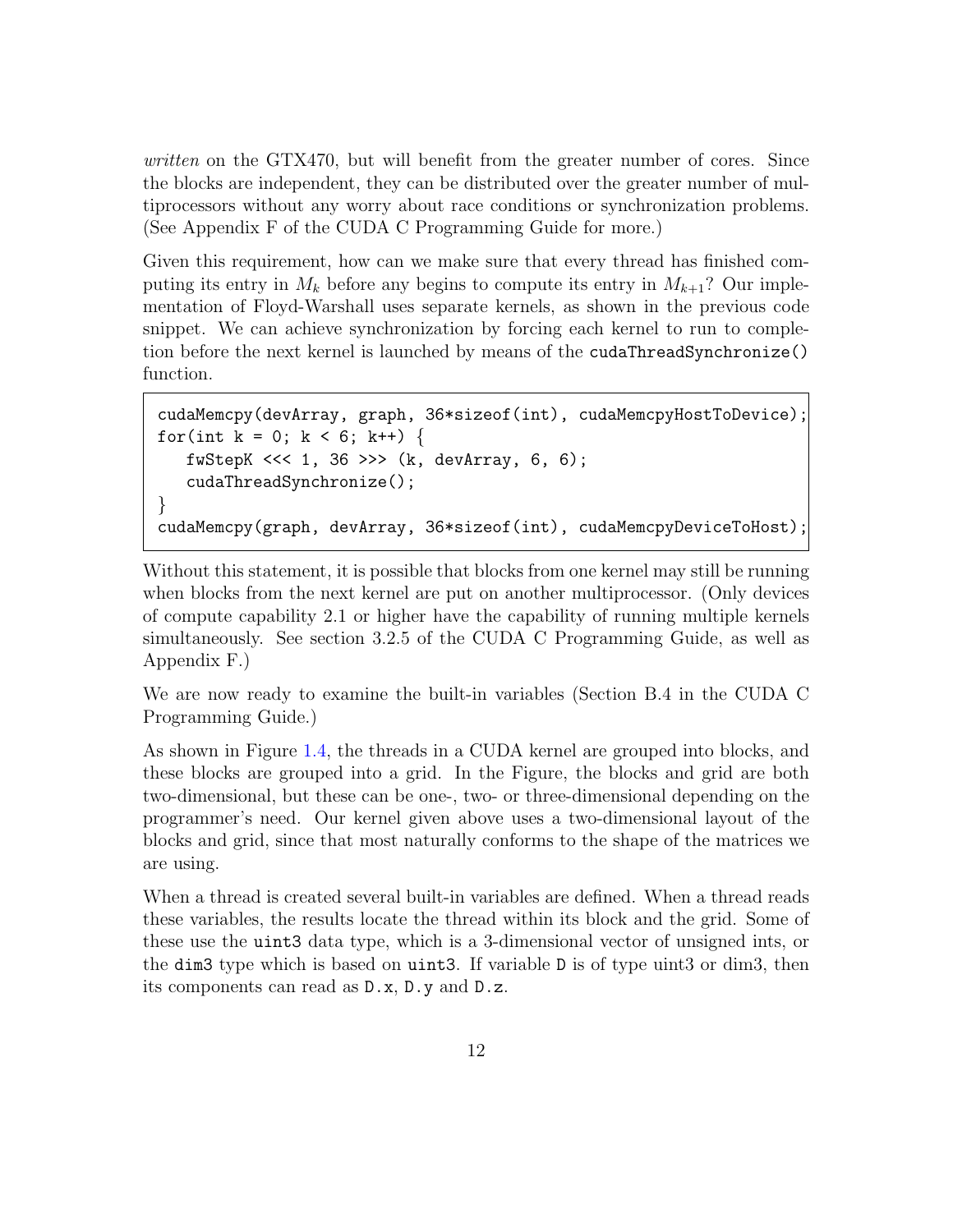

<span id="page-13-0"></span>Figure 1.4: Grids and Blocks of Threads. Taken from the CUDA C Programming Guide

- gridDim. This is of type dim3, and gives the dimensions of the grid. In our kernel, this was equal to  $(1, 1, 1)$ .
- blockIdx. This is of type uint3 and gives the coordinates of the thread's block containing the thread, within the grid. For all of the threads in our six-vertex graph example, this would equal (1, 1, 1).
- blockDim. This is of type dim3, and gives the dimensions of the blocks. In our example, this is equal to (36, 1, 1) for every thread.
- threadIdx. This is of type uint3 and gives the coordinates of the thread within its block. In our example, this is  $(i, 1, 1)$  for the *i*'th thread in the block,  $0 \leq i < 36$ .

An example helps us understand how to use these variables. Suppose we are processing a matrix of size  $500 \times 800$ , with one thread per matrix element, and blocks of dimensions  $32 \times 32$ . We would launch our kernel with a grid having dimension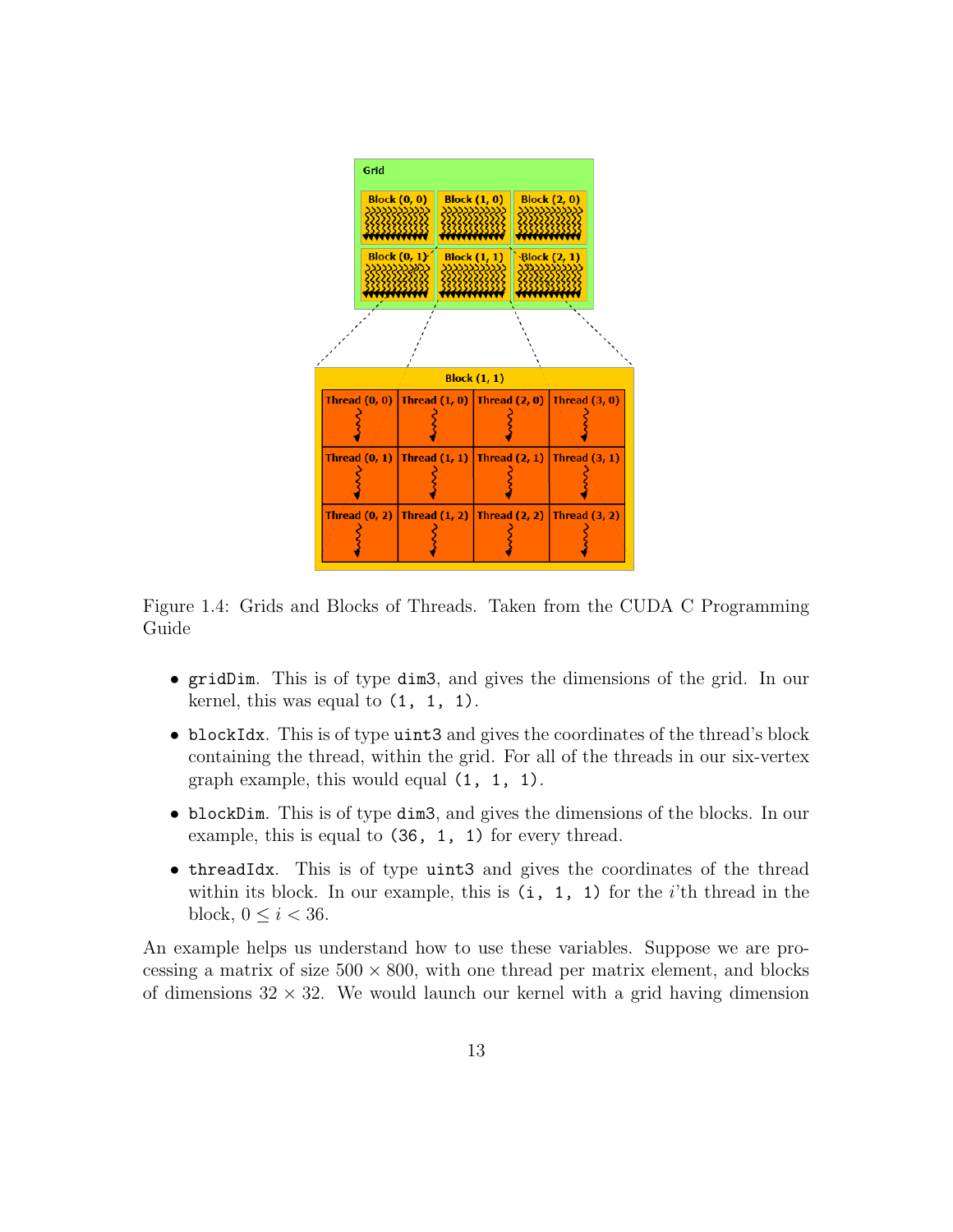$500/32 \times 800/32$ , with each dimension rounded up to the nearest integer so that the entire matrix is covered, giving a  $16 \times 25$  grid. When the kernel is launched,  $16 \times 25 = 400$  blocks will be created, each with  $32 \times 32 = 1024$  threads. Then for each thread,

```
col = blockIdx.x * blockDim.x + threadIdx.xrow = blockIdx.y * blockDim.y + threadIdx.y
```
as suggested by Figure [1.4.](#page-13-0) In fw.c we chose blocks of dimension  $1 \times 256$ . (See the definition int threadsPerBlock = 256; in the main method. To best understand why we chose blocks of dimensions  $1 \times 256$  in our kernel, let us assume that we have a graph with 1,000 vertices instead of just six. In this case we would have a million threads logically arranged in a  $1,000 \times 1,000$  matrix. On devices of compute capability 1.x (which includes this MacBook Pro's card — see Appendices A and F of the CUDA C Programming Guide for a discussion on compute capabilities. Roughly it describes how much computing power the device has in terms of API calls and hardware.) a block may contain at most 512 threads. In our case, however, it is our use of shared memory that limits block size. We will therefore have to partition the threads into blocks, all of of which must be the same size. There are many ways that this may be done. For example, we may have

- A  $100 \times 100$  grid of blocks, each of size  $10 \times 10$  (blocks are square submatrices)
- A  $2 \times 1000$  grid of blocks, each of size  $500 \times 1$  (blocks are portions of columns)
- Or even a grid of  $64 \times 64$  blocks, each of size  $16 \times 16$ . (blocks are squares submatrices, with some "hanging over" the right and bottom edges of the matrix

This last may seem odd, but sometimes it makes sense to use sizes that are powers of 2, in order to facilitate coalescing of accesses to global memory. (See section F.3.2 of the CUDA C Programming Guide for more on coalescing.)

In our code we use blocks that comprise portions of rows of the matrix, for the following reason. We store our matrix as a one-dimensional array in row-major order; that is, the first row comprises the first entries in the array, then the second row, then the third, and so on. Thus the rows are stored contiguously in memory, while the columns get chopped up and scattered. The left side of Figure [1.5](#page-15-0) shows the situation where a block of threads comprises a portion of a row of the matrix. When computing  $d_k(i, j)$  from  $M_{k-1}$ , which is stored in global memory, thread  $(i, j)$ needs access to the  $(i, k)$  entry of  $M_{k-1}$ , and the  $(k, j)$  entry of that same matrix.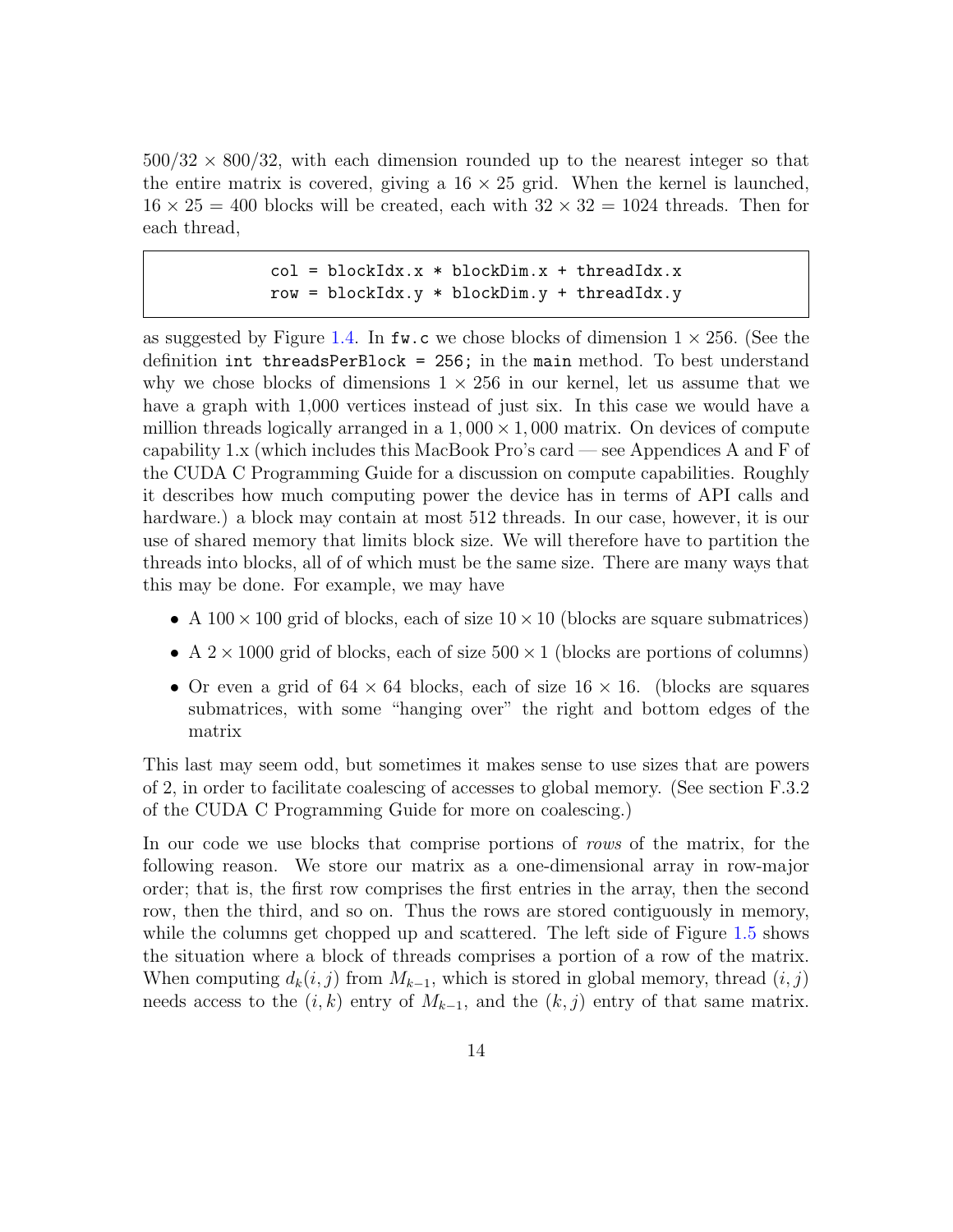

<span id="page-15-0"></span>Figure 1.5: Left: Blocks are rows of the matrix. Right: Blocks are columns.

The threads in the block will all share the  $(i, k)$  entry. This entry (the little square on the left side of the figure) is read by the first thread in the block, that is, the thread having  $threadIdx.x == 0$  and stored in the shared variable  $trkc$ . After that one read from (slow) global memory, all threads in the block will have access to it via the (fast) shared memory.

When the threads in this block ask for the matrix entry  $(k, j)$ , all those threads have different values of  $j$ , so they are all asking for different entries in global memory. These entries are depicted by the gray rectangle at the top of the matrix. Notice that they comprise a contiguous portion of a row, and thus a contiguous portion of the array in global memory. When the addresses that the threads are asking for are contiguous in global memory, the hardware can coalesce these requests into a single memory transfer. As NVIDIA says,

"Perhaps the single most important performance consideration in programming for the CUDA architecture is coalescing global memory accesses." —Section 3.2.1 of the CUDA C Best Practices Guide [\[4\]](#page-36-5)

Contrast this with the case of having our blocks be portions of the columns of the matrix, as shown on the right of Figure [1.5.](#page-15-0) There we could share the single entry at the top of the matrix, but we'd need to load all of the entries in the vertical block on the left side of that matrix. These would not be stored contiguously, and so would require more accesses to the (slow) global memory.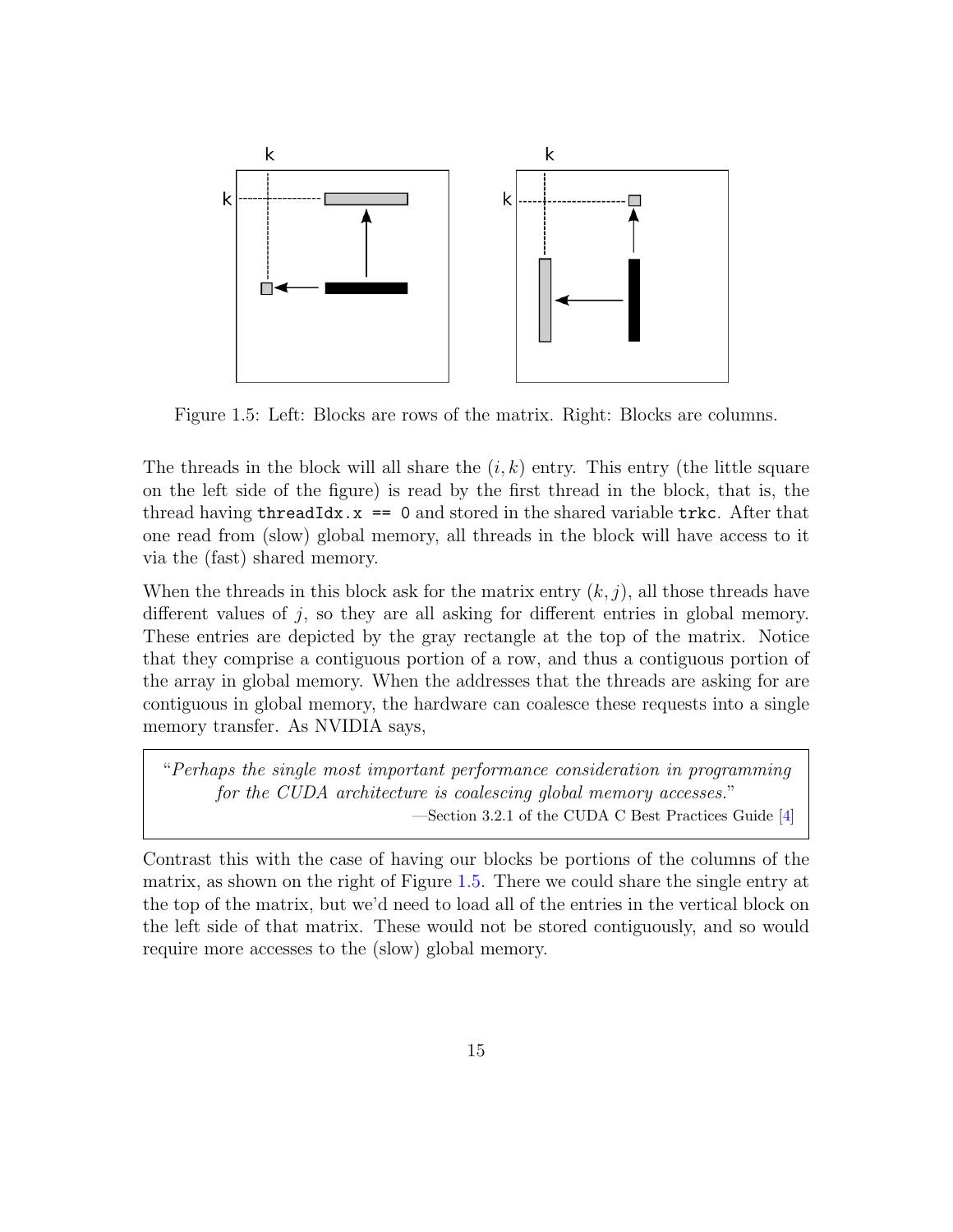#### <span id="page-16-0"></span>1.4.3 Segment alignment and warps

Now we are in a position to explain why we introduce the variable Na in the code. GPUs of all compute capabilities logically break a block of threads into warps of 32 consecutive threads. So if a block has 128 threads, then threads 0 . . . 31 will comprise the first warp, threads  $32 \dots 63$  will comprise the second warp, threads  $64 \dots 95$  will comprise the third warp, and threads 96 . . . 127 will comprise the last warp. When processing a block, the warp scheduler looks for a warp that has threads that are ready to run (that is, not waiting for I/O of some sort) and will put them on the multiprocessor. These will then run together, even if threads from a different warp in the same block are far ahead or behind.

When programming in CUDA it is important for several reasons to be aware of warps. For example, on devices of compute capability 1.2 or greater, you can do an AND operation across all threads in a warp in a single instruction. (See section B.12 of the CUDA C Programming Guide.) What matters for us here is that it is at the level of the warp where global memory accesses are coalesced. When the 32 threads of a warp each ask for an int from global memory, and those 32 ints are stored consecutively, then these may be coalesced into a single 128-byte access. But only if that block of 128 bytes begins on a memory address which is a multiple of 128. This is the notion of alignment.

Here is the code / pseudocode for the portion of fwHelpers.cpp that builds the initial matrix  $M_0$ :

```
int alignment = 32;
Na = alignment * ( (N + alignment - 1) / alignment);int* a = (int*) malloc(N * Na * sizeof(int) );
for(int i = 0; i < N; i++)for(int j = 0; j < N; j++)if( there's an edge from vertex i to vertex j )
      a[i * Na + j] = the edge's weightelse
      a[i * Na + j] = INT_MAX;return a;
```
The variable N represents the number of vertices in the graph. Na rounds this number up to a multiple of alignment, which is set to 32 in our code snippet. As a result, the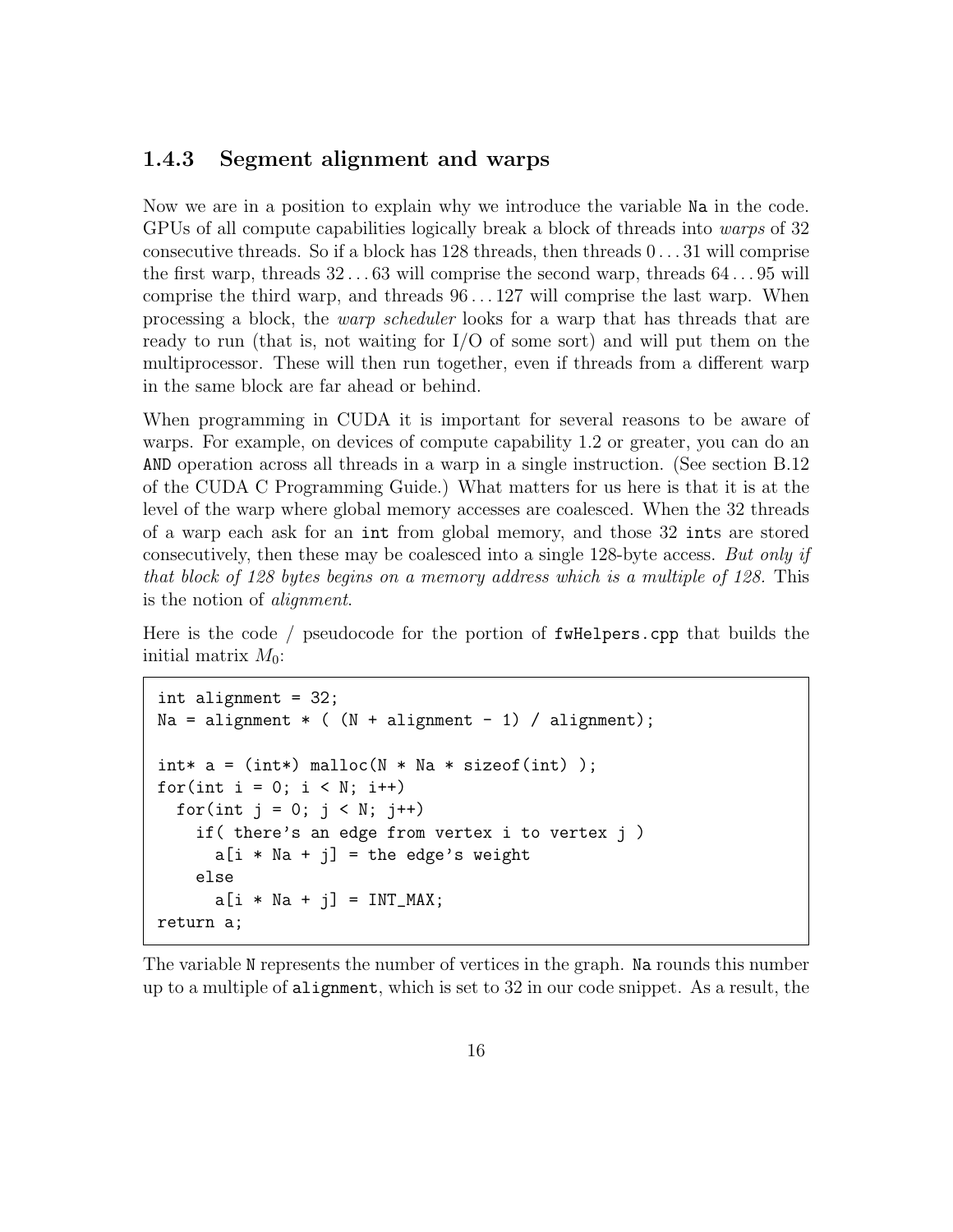malloc statement reserves enough memory to hold a matrix of height N and width Na. This over-allocation wastes some memory, but now every row of the matrix will begin on a memory address which is a multiple of 32 \* sizeof(int), that is, 128 for 32-bit machines or 256 for 64-bit machines. This is relevant because coalesced accesses can take place only when the blocks of memory being accessed are properly aligned, meaning that they begin at a memory location that is a multiple of 64, 128, 256, etc... as appropriate. (Again, see section F.3.2 of the CUDA C Programming Guide for more on coalescing.)

The various versions of cudaMalloc are guaranteed to return pointers aligned to 256 bytes. (See Section 3.2.1.2 of the CUDA C Best Practices Guide.) Our matrices will therefore begin at a memory address which is a multiple of 256, and all subsequent rows will begin on multiples of 128 and/or 256. And if our block sizes are multiples of 32, then all rows requested by our blocks will begin at addresses which are multiples of 128 (32 ints  $= 128$  or 256 bytes). All of this to encourage coalescing!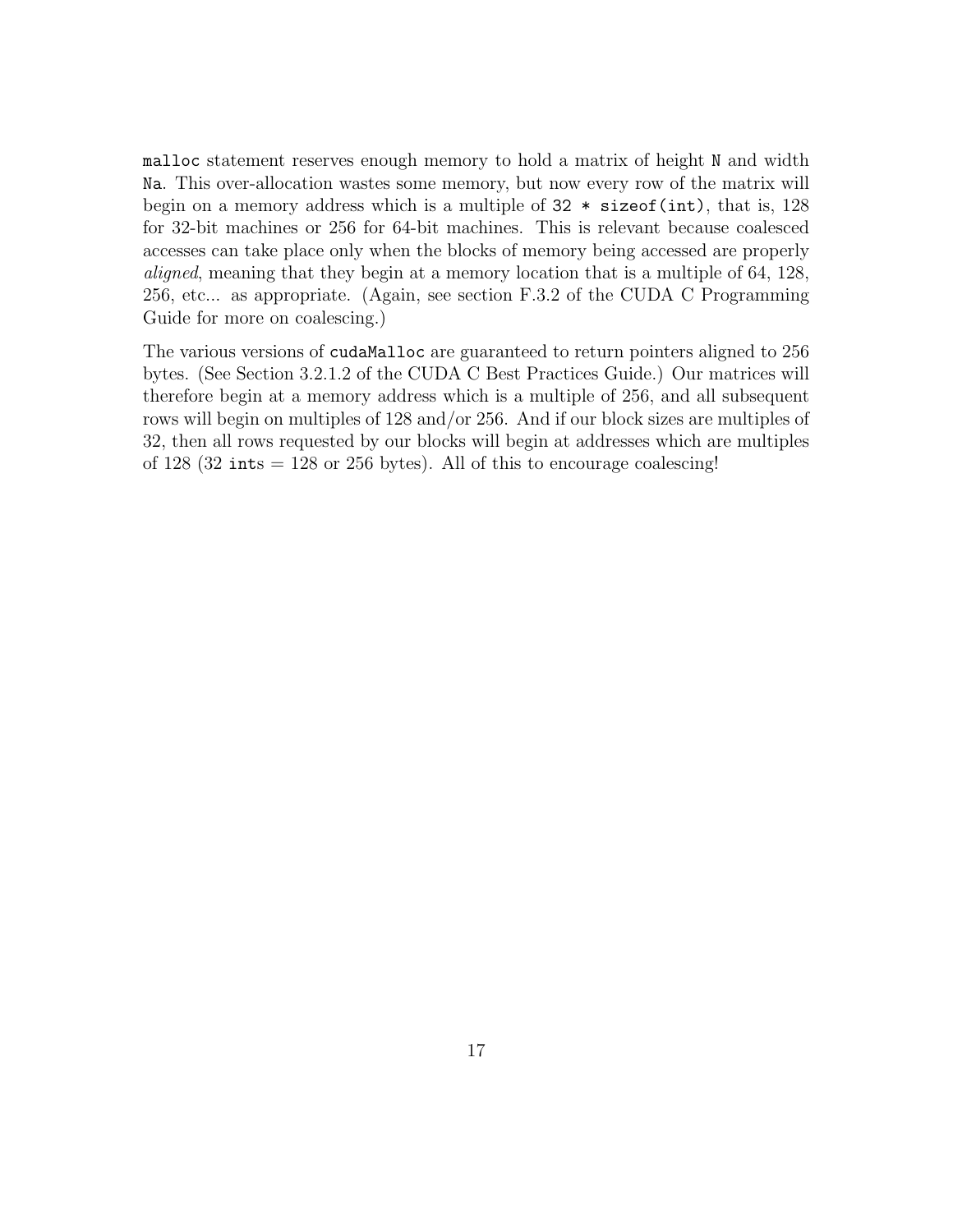## <span id="page-18-0"></span>Chapter 2

## Lab Exploration

## <span id="page-18-1"></span>2.1 Installation of CUDA

This has probably been done for you by your instructor, who can give you the details of the installation. If not, see Appendix A of the NVIDIA CUDA C Programming Guide to find out what graphics cards support CUDA, and then use the appropriate NVIDIA CUDA C Getting Started Guide (for Windows, Linux or Mac) to install the developers kit and drivers.

You probably have a successful install when you can run nvcc --version and receive a message from the compiler, and deviceQuery to find out the details of your CUDAenabled card.

## <span id="page-18-2"></span>2.2 First run

Find the directory containing the files fw.c, fwHelpers.h, fwHelpers.cpp and Makefile. These are available in zipped format from this module's website. Type make fw to build the executable fw. This is the implementation of the Floyd-Warshall algorithm discussed above. The "fwHelpers" files include code for reading a graph from a file, and writing out the adjacency matrix of the graph before, during and/or after the algorithm's run.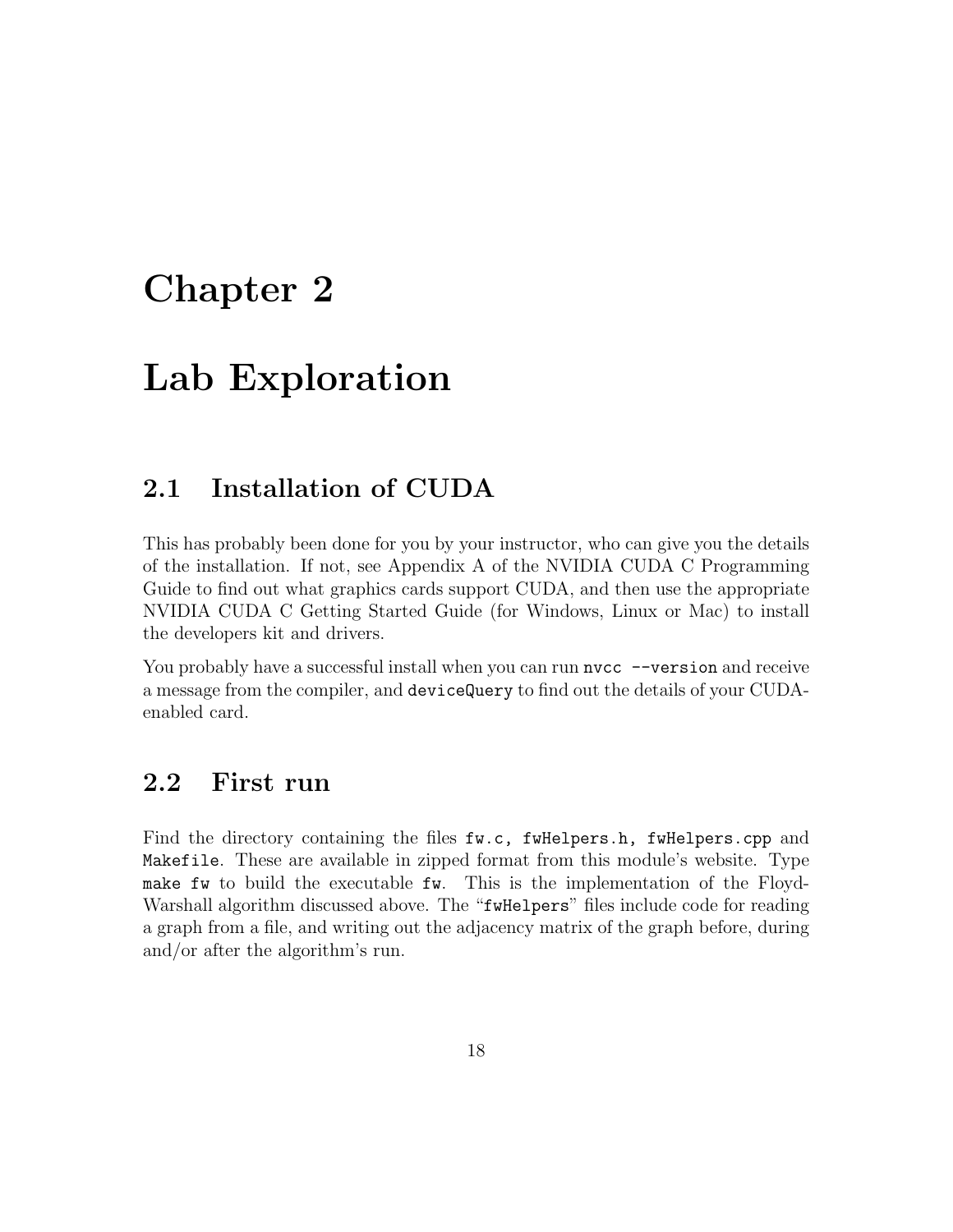

<span id="page-19-1"></span>Figure 2.1: A directed graph and its description in a text file

IMPORTANT NOTE: Many text editors facilitate writing C code by automatically indenting code and highlighting the code by context, and does so by recognizing the ".c" extension of the file. Most of these editors do not recognize the ".cu" extension. I've therefore been writing the code as ".c" files, and then having the Makefile copy them to ".cu" files before compilation. This is because the nvcc compiler requires the ".cu" extension. There are other ways to deal with this discrepancy... Pick your own. But be aware that this is the workflow that the included Makefile expects.

#### <span id="page-19-0"></span>2.2.1 File format for describing graphs

You'll notice that the code in **f**wHelpers.cpp for reading a graph from a file is rather longer than you might expect. This is to make it easy for the programmer to describe graphs in the file. Vertices are named by arbitrary ASCII strings of non-whitespace characters, and an edge from V to W of length  $l$  is described in the file by placing V W l on a single line. The last line of graph file must be " $-$ -END $-$ ". The program reads the number of edges and vertices, so there is no need to specify these in the input file. The input file for the graph of Figure [1.2](#page-6-0) is shown in Figure [2.1,](#page-19-1) and is included with this module as graph1.txt. The file graph2.txt is the input for the graph shown in Figure [1.1.](#page-3-0)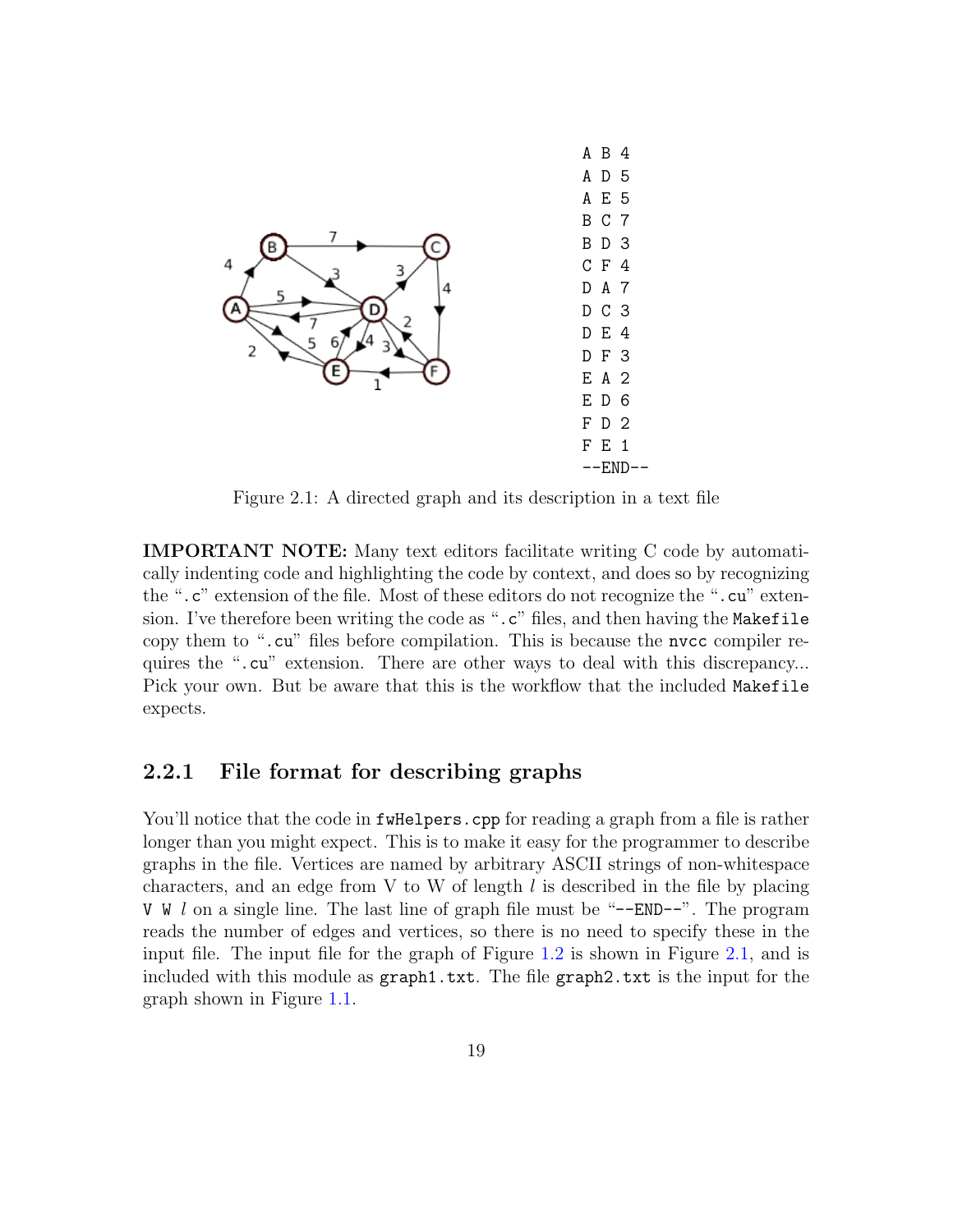

<span id="page-20-2"></span>Figure 2.2: A directed 10-cycle (left) and an undirected 10-cycle (right)

Also included with this module is a simple C program for generating directed and undirected cycles. Type make cycleProgs to get two executables, makeDirCycle and makeUndirCycle. Then type, for example, makeDirCycle 10 to generate a directed 10-cycle, and makeUndirCycle 10 to generate an undirected 10-cycle, as shown in Figure [2.2.](#page-20-2) An undirected cycle on n vertices is a good test case for the Floyd-Warshall algorithm, since it takes a full  $n$  iterations of the algorithm to find all shortest paths.

#### <span id="page-20-0"></span>2.2.2 Compile and run

Compile the program by typing make fw at a command line. This generates an executable called fw. To run the program, type fw graphFileName. For example, to run the algorithm on the graph in Figure [1.1](#page-3-0) you would type fw graph2.txt. By default, the program prints out the distance matrix for up to the first ten vertices of the graph, after the algorithm terminates. You can insert extra printArray() commands before or in the loop in main() to see the matrices  $M_0, M_1, \ldots$ . See the two commented-out lines in the loop in fw.c.

You'll notice that in the code we make use of the variable  $err$  which is of type cudaError\_t. This is very helpful for debugging, since most CUDA commands involving memory allocation and copy return an error value which can be tested, and even printed using the function cudaGetErrorString(), as shown in the code.

<span id="page-20-1"></span>Spot Check 4 This is a continuation of Spot Check [3.](#page-8-0) Uncomment out the three lines in the for loop in main() that print the partial tables and type make fw to compile the program. Run it with the input graph  $graph$  graph1.txt by typing ./fw  $graph1.txt$  at the commandline, and check your answers from Spot Check [3.](#page-8-0)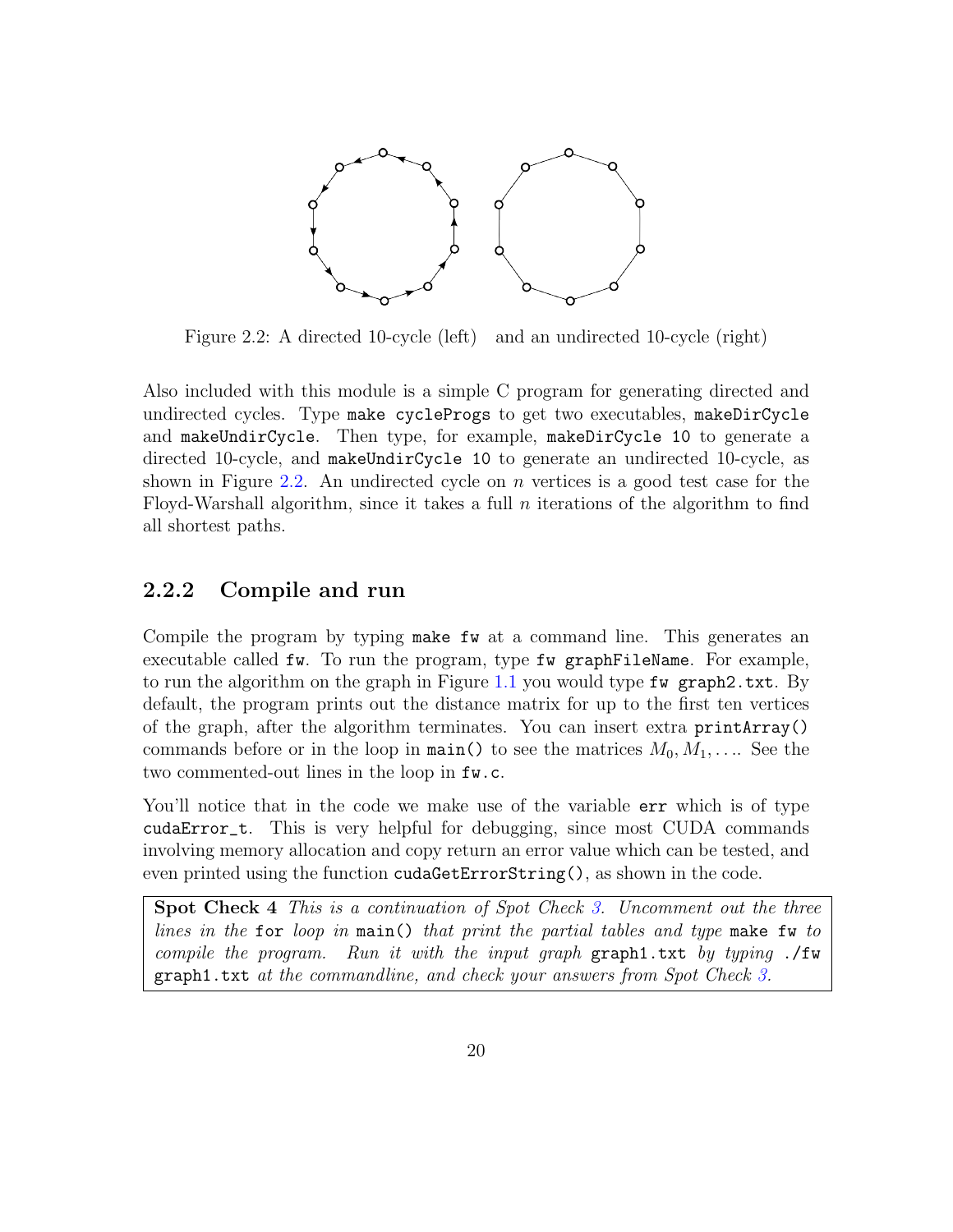### <span id="page-21-0"></span>2.2.3 Running on Lonestar, a queue-based supercomputer running CUDA

If you can get an acount on Lonestar, a scientific computing cluster of the Texas Advanced Computing Center, then here are the steps for running the code in this module.

- 1. Compile fw as discussed above.
- 2. Create a file called sgeFile.txt, with the following contents (except with your own email address!):

```
#!/bin/bash
#$ -V #Inherit the submission environment
#$ -cwd # Start job in submission directory
#$ -N fwRun # job name
#$ -j y # Combine stderr and stdout
#$ -o $JOB_NAME.o$JOB_ID # Name of the output file
#$ -q gpu # Queue name gpu
#$ -pe 1way 12 # 1 node having 12 cores
#$ -l h_rt=00:30:00 # Run time (hh:mm:ss) 30 mins
#$ -M robh@shodor.org # email notification - use yours!
#$ -m be # Email at Begin and End of job
set -x # Echo commands, use set echo with csh
ibrun fw graph.txt # Run the program
```
Then type qsub sgeFile.txt to add your request to the queue. You will receive an email when the job is started, and another when the job ends. The system will also create an output file called  $f$ wRun.o314432, where the "314432" is replaced by the system-assigned job id.

## <span id="page-21-1"></span>2.3 Scalability of the Code

We tested our CUDA-enabled code on machines with four different compute capabilities. (See appendix F of the CUDA C Programming guide for a discussion of compute capabilities.) For our tests, we created undirected cycles of sizes 10, 20, 30, . . ., 1800, and ran our algorithm on each of them ten times and took the average.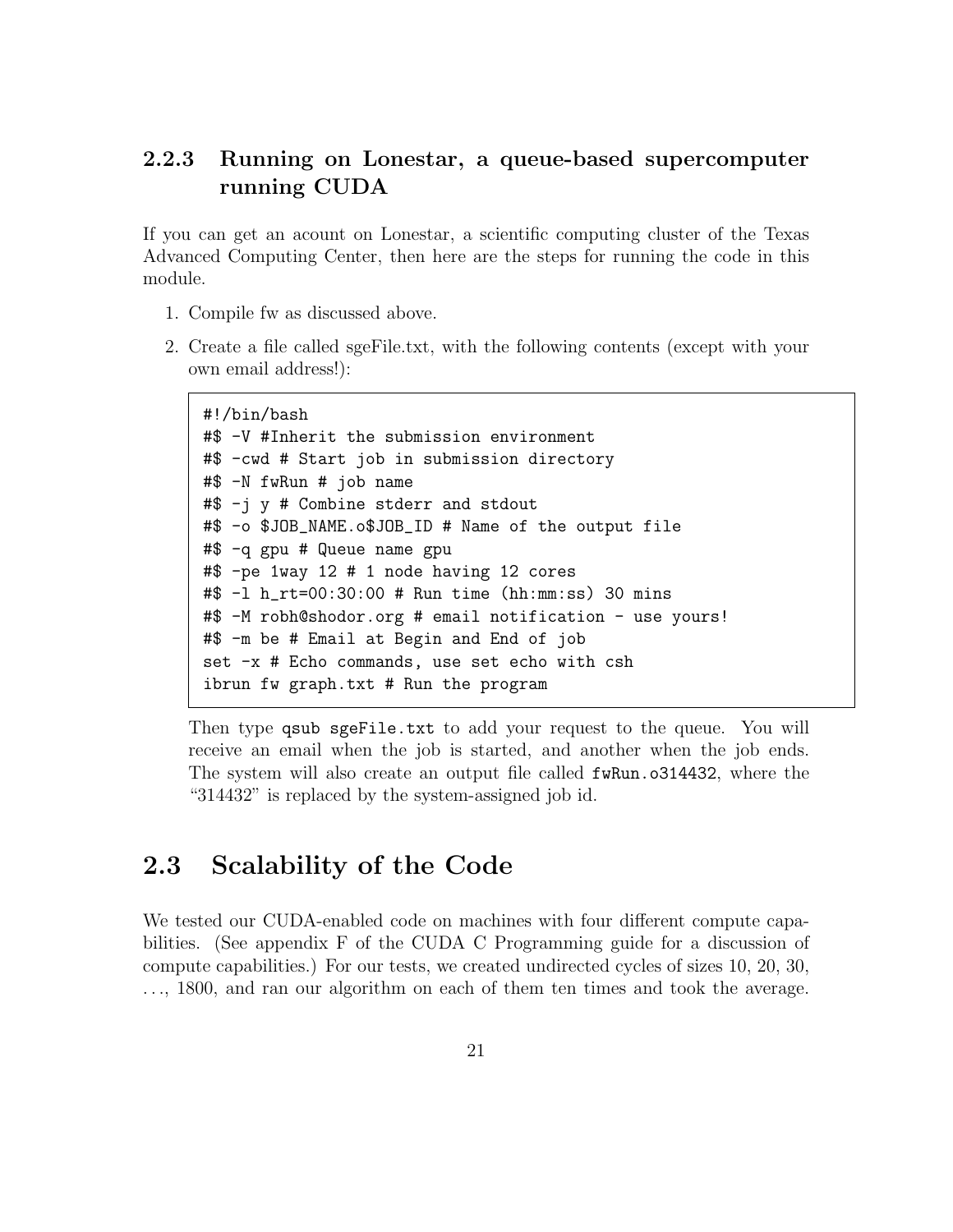We wished to evaluate the speed of the CUDA cards themselves, and correct for the overhead of copying to and from the card in our tests. This can be important. For example, my MacBook Pro will run faster on graphs up to about 500 vertices than Lonestar at the Texas Advanced Computing Center, which runs a much more powerful graphics processor. The reason is that the graphics cards at Lonestar reside in an expansion box off the motherboard, making memory transfers to and from the card a bit slower. So even though Lonestar's card is about six times faster than that on my Mac, jobs with a high memory transfer to compute ratio may take longer.

To correct for memory transfers to and from the card, we compiled a second version of fw that copied the matrix to the card, did not invoke the kernel, and then copied the memory back off the card. We alternated runs with no kernel with runs having the kernel, completing ten runs of each. We took the difference of the averages, and these differences are shown in Figure [2.3.](#page-22-0)



<span id="page-22-0"></span>Figure 2.3: Kernel run times for fw on graphs having between 10 and 1800 vertices, on machines with four different compute capabilities.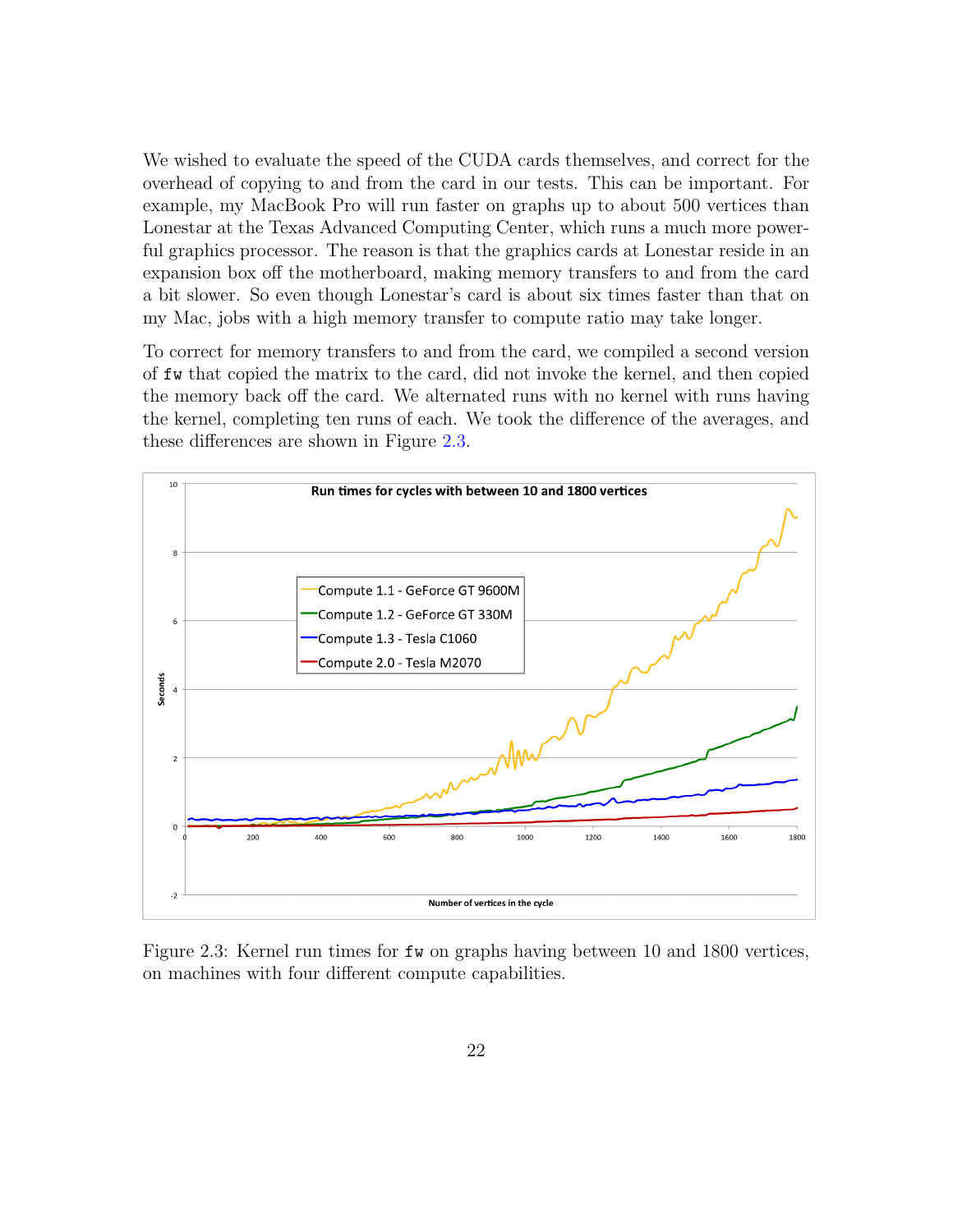

<span id="page-23-1"></span>Figure 2.4: Left: Run time vs. # cores on a 1980 vertex cycle. Right: Plots of ratios have similar shapes.

The table below gives some details about these four video cards:

| Card             | Comp. Cap. | $\parallel \#$ Multiprocs. | $\# \text{ Cores/MP}$ | Total $\#$ cores |
|------------------|------------|----------------------------|-----------------------|------------------|
| GeForce GT 9600M |            |                            |                       |                  |
| GeForce GT 330M  |            |                            |                       |                  |
| Tesla C1060      |            |                            |                       | 240              |
| Tesla M2070      |            |                            |                       | 448.             |

In an ideal situation, the run time of a problem would be inversely proportional to the number of cores available to it. The CUDA architecture comes close to providing that for us, at least for the four machines we've tested our algorithm on. Figure [2.4](#page-23-1) shows on the left a plot of run time vs. number of cores, and on the right a plot showing that the fractions

Run time on machine 
$$
k
$$
 and  $\#$  processors on Longhorn  
Run time on Longhorn

have roughly the same shape when plotted.

## <span id="page-23-0"></span>2.4 Explorations

1. Theory: The blocks of threads in the kernel are required to be independent. That is, the program must produce the correct result regardless of the order in which the blocks are scheduled. But consider the kth row and column of the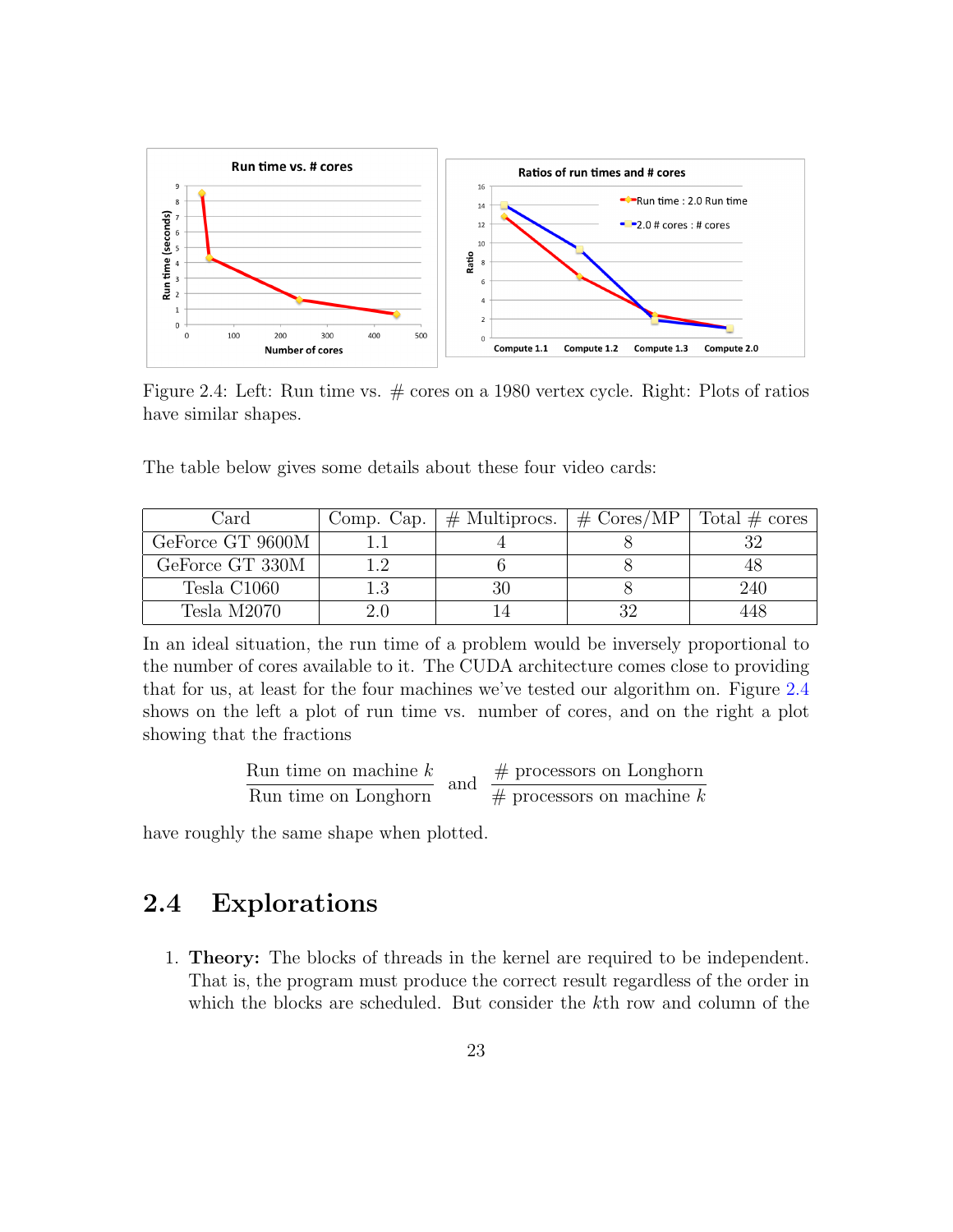matrix. Every entry  $(i, j)$  of the matrix is looking at entries  $(i, k)$  and  $(k, j)$ when doing its update. But these three entries may be in entirely different thread blocks, and so the order in which they are processed might make a difference in the final outcome. Show that it does not.

- 2.  $\text{\textendash}{2}$  syncthreads(): The kernel function in fw.c contains a single  $\text{\textendash}{2}$  syncthreads() call. Experiment to see whether this call is really necessary. Then explain how the wrong answer could be arrived at without this call.
- 3. cudaMallocPitch: CUDA provides a more natural mechanism for allocating a two-dimensional array; the cudaMallocPitch command. (See Section 5.3.2.1.2 of the CUDA C Programming Guide.) Re-write the code using this method instead of making use of our ALIGNMENT and Na variables. See if there is any improvement in the running time.
- 4. Columns Instead of Rows: Re-write the code using blocks of threads that are columns instead of rows, and compare the running time with the current, row-based blocks.
- 5. Is CUDA Worth the Trouble? You can substitute the following lines of code for main() in fw.c,

```
int main(int argc, char* argv[])\qquad{
  int N = 0;
  int Na = 0;
  int* graph = readGraph(N, Na, argy[1]);
  printf("Read %s with %d vertices, Na = %d\n", argv[1], N, Na);
 printArray(N, graph);
  for(int k = 0; k < N; k++)
    for(int i = 0; i < N; i++)if(graph[i*N + k] != INT_MAX)for(int j = 0; j < N; j++)if(graph[k*N + j] != INT_MAX)if(graph[i*N + k] + graph[k*N + j] < graph[i*N + j])graph[i*N + j] = graph[i*N + k] + graph[k*N + j];printArray(N, graph);
\}
```
and change the line in fwHelpers.cpp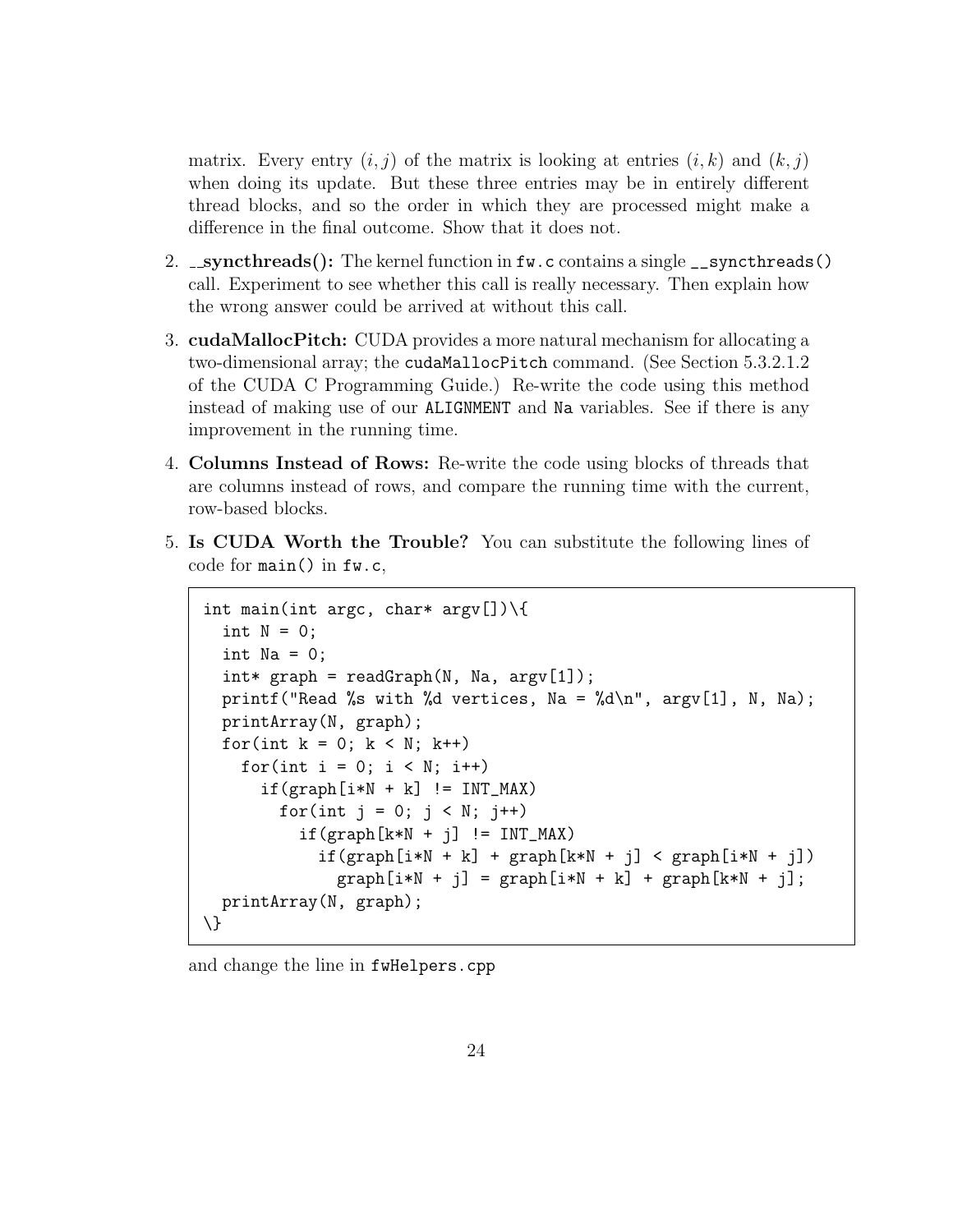$Na = alignment * ((N + alignment - 1) / alignment);$ 

to

$$
\mathtt{Na} = \mathtt{N};
$$

and have a single-processor, non-parallel version of the Floyd-Warshall algorithm. (This is the typical implementation.) Compare these running times against the CUDA-based solutions. At what point is it worth it to launch a CUDA kernel to do the work? Is it ever really worth it?

- 6. Speedup Considerations: Suppose that we have the very latest system with K CUDA-enabled cards, each with M multi-processors, each of which has C cores. On this system we run the algorithm described in this module on graphs with n vertices. As n gets large, what function describes the growth of the running time  $T(n)$  for solving the problem on n vertices? For example, would you say it grows linearly  $(T(n) = O(n))$ ? quadratically  $(T(n) = O(n^2))$ ? exponentially  $(T(n) = O(2^n))$ ?
- 7. Jumps in the Green Graph: The green plot in Figure [2.3](#page-22-0) seems to take a leap upward with some regularity. Explain why this might be happening. (Another question might be to ask why we  $don't$  see this happen in the other three curves. I don't know the answer to that question.)
- 8. The Actual Shortest Path: The code currently produces a matrix whose  $(i, j)$ -entry is the length of the shortest path from vertex i to vertex j. Modify the code so that the program produces another matrix whose  $(i, j)$ -entry is the vertex you should step to from vertex  $i$  if you are traveling along a shortest path from vertex i to vertex i. For example, the  $(A,G)$ -entry in the graph of Figure [1.1](#page-3-0) would be "C". Then show how to use this matrix to build the whole path from  $i$  to  $j$ .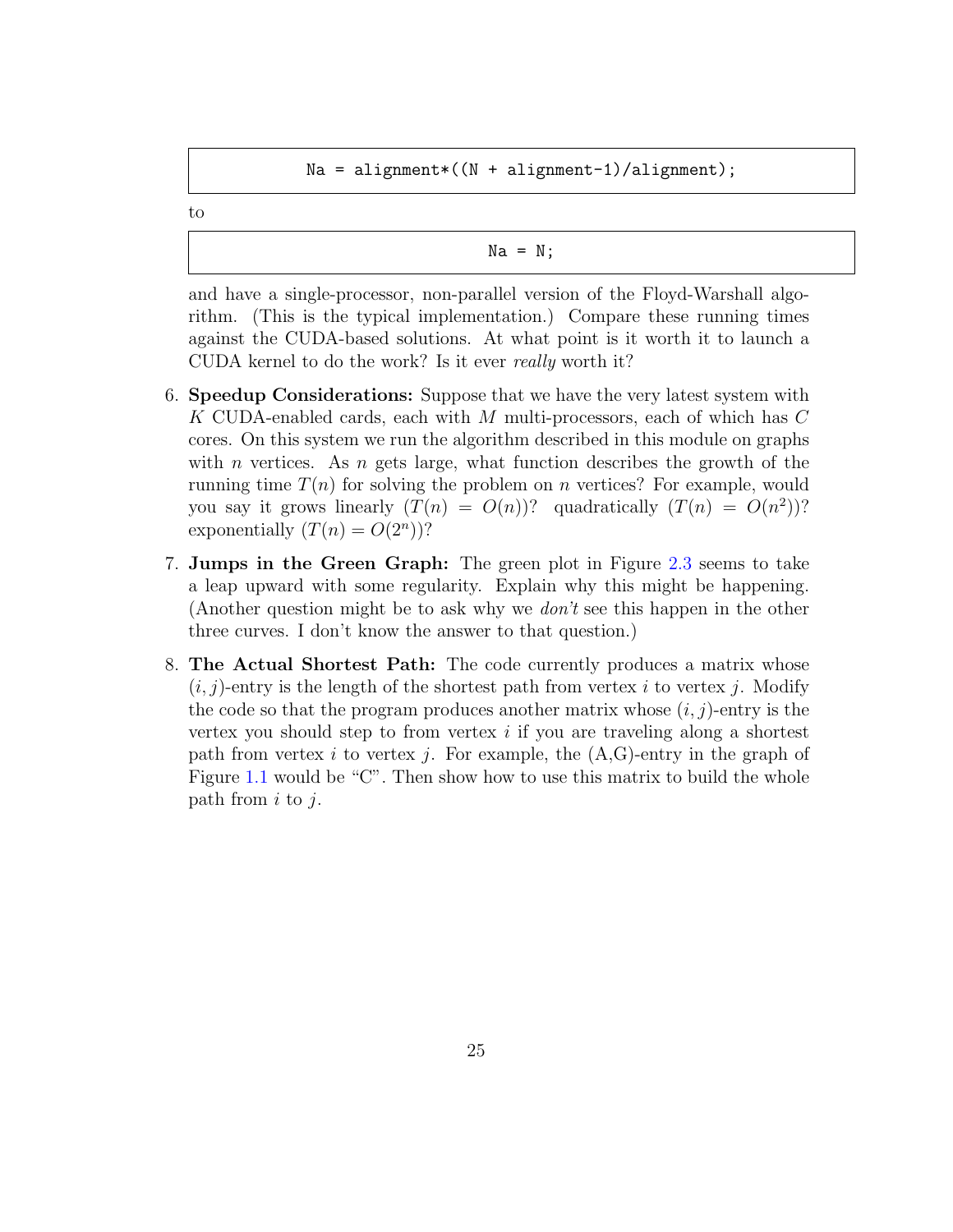9. Strong Scaling: The phrase *strong scaling* is used to describe how well running time improves when more processors are applied to the solution of some fixed problem. For example, we may wish to measure how quickly we can solve the all-pairs shortest path problem on a graph with 1000 vertices on a single-CPU system, a CUDA-capable system with 48 cores, and a CUDA-capable system with 448 cores. Can the problem be solved in 1/448 the time with 448 cores as compared to the single-CPU system? If you have different CUDAcapable systems available with different numbers of cores, compare running times on some large, fixed-size problem to see how well our implementation of the Floyd-Warshall algorithm scales.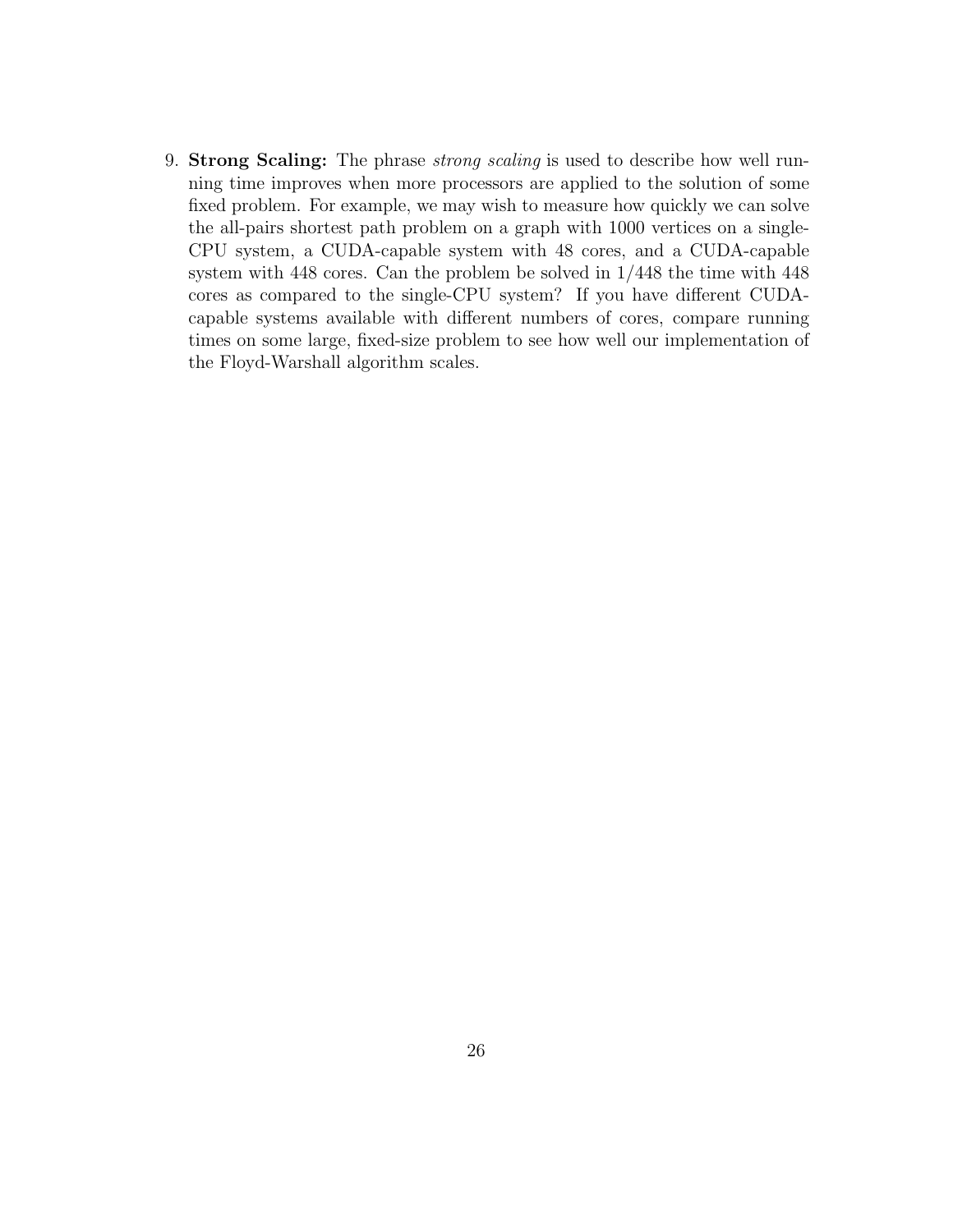## <span id="page-27-0"></span>Chapter 3

## The Code

### <span id="page-27-1"></span>3.1 fw.c

```
#include <stdio.h>
#include "fwHelpers.h"
/*******************************************
* Kernel to improve the shortest paths by considering the kth vertex
* as an intermediate.
 *
* arg: k = the index of the vertex we are using as intermediate
* arg: devArray = the array containing the matrix
* arg: N = the number of vertices in the graph
* arg: Na = the width of the matrix as stored on the device's memory.
*
* The graph is stored as an N x Na matrix, with the (i, j) matrix entry
* being stored as devArray[i*Na + j]
*
*******************************************/
__global__ void fwStepK(int k, int devArray[], int Na, int N){
 int col = blockIdx.x * blockDim.x + threadIdx.x; /* This thread's matrix column */
 if(col \geq N)return;
```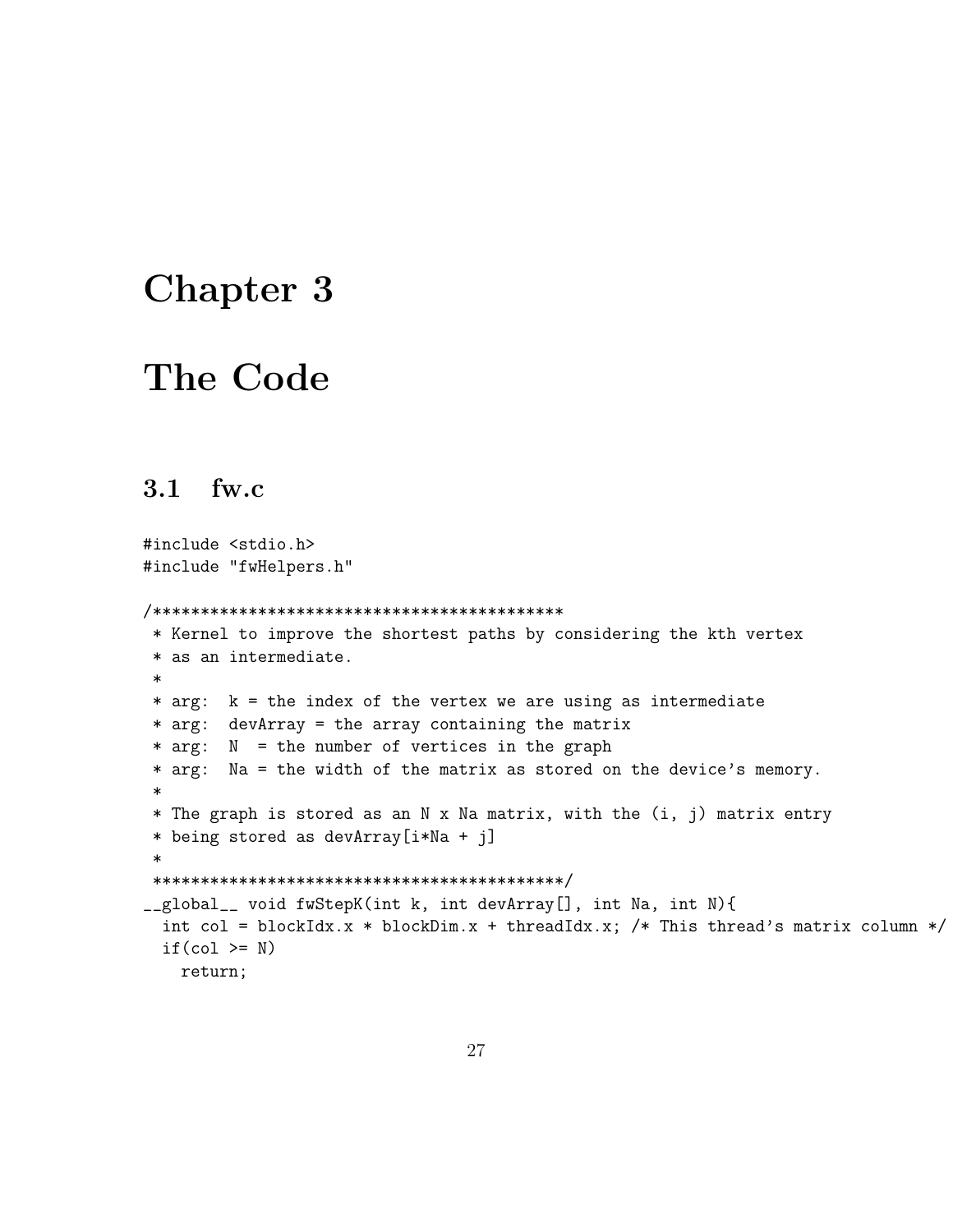```
int arrayIndex = Na * blockIdx.y + col;
  __shared__ int trkc; /* this row, kth column */
  // Improve by using the intermediate k, if we can
  if(threadIdx.x == 0)trkc = devArray[Na * blockIdx.y + k];__syncthreads();
  if(true == INT_MAX) /* infinity */
   return;
  int tckr = devArray[k*Na + col]; /* this column, kth row */
  if(tckr == INT_MAX) /* infinity */
    return;
  int betterMaybe = trkc + tckr;
  if(betterMaybe < devArray[arrayIndex])
    devArray[arrayIndex] = betterMaybe;
}
/******************************************************
 * main
 *
* We read in the graph from a graph file, in this format:
 * First we read in N, the number of vertices
 * The vertices are assumed to be numbered 1..N
 * Then we read in triples of the form s d w
 * where s is the source vertex, d the destination, and w the weight
 *
 * The "best weight so far" matrix stores rows contiguously, with
 * bwsf(i, j) being the best weight FROM i TO j
 *
 * Thread blocks comprise rows of the matrix, so that we can
 * take advantage of global memory access grouping
 ********************************************************/
int main(int argc, char* argv[]){
```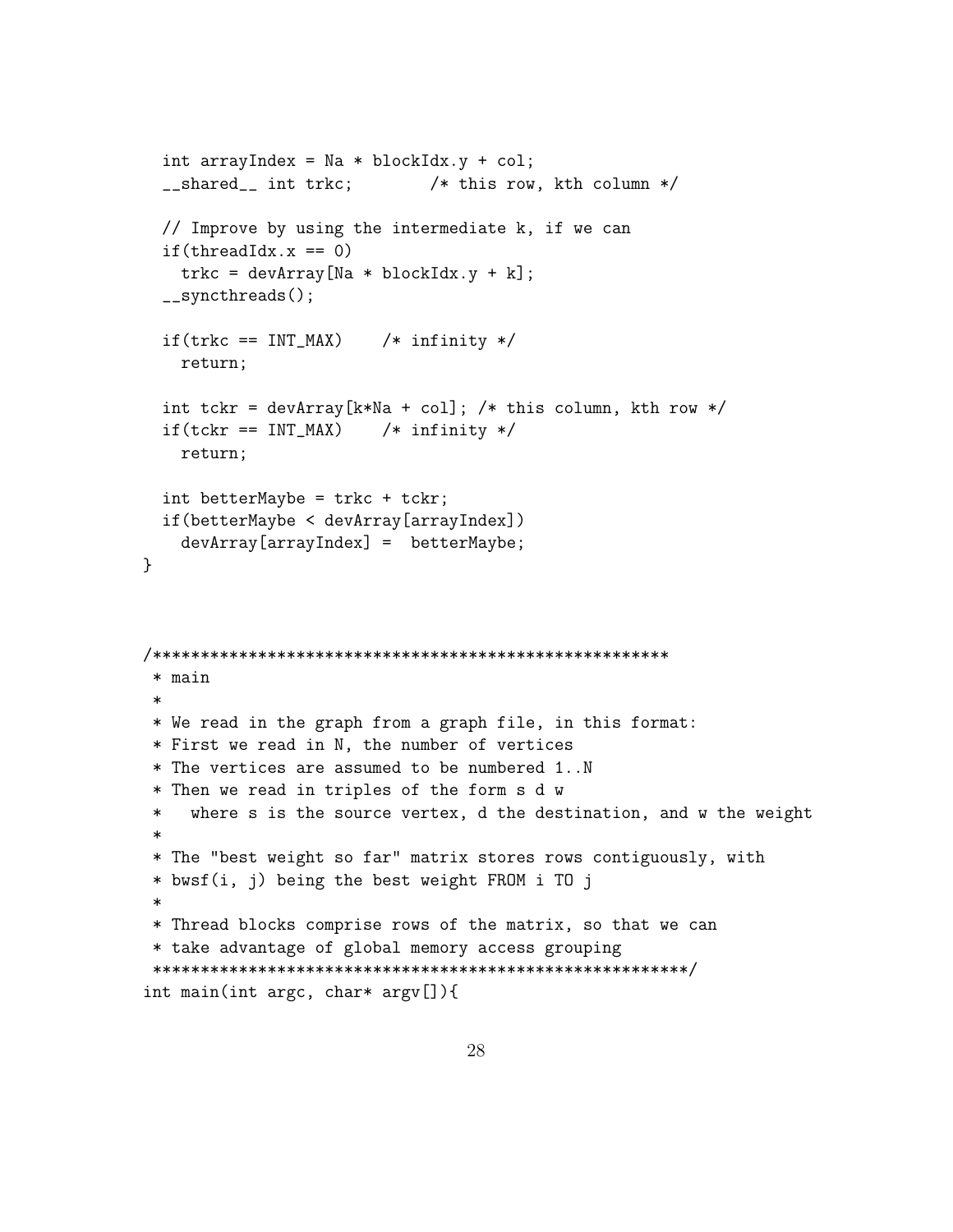```
int N = 0; /* Number of vertices *int Na = 0; /* Width of matrix to encourage coalescing */int* graph = readGraph(N, Na, \arg(y[1]); /* from fwHelpers.cpp */
printf("Kernel: Just read %s with %d vertices, Na = %d\n", argv[1], N, Na);
// Copy the array to newly-allocated global memory
int* devArray;
cudaError_t err = cudaMalloc(&devArray, Na*N*sizeof(int));
printf("Malloc device rules: %s\n", cudaGetErrorString(err));
err = cudaMemcpy(devArray, graph, Na*N*sizeof(int), cudaMemcpyHostToDevice);
printf("Pre-kernel copy memory onto device: %s\n",cudaGetErrorString(err));
// Set up and run the kernels
int threadsPerBlock = 256;
dim3 blocksPerGrid((Na + threadsPerBlock - 1) / threadsPerBlock, N);
// The kth run through this loop considers whether we might do better using
// the kth vertex as an intermediate
for(int k = 0; k < N; k++){
  fwStepK <<< blocksPerGrid, threadsPerBlock >>> (k, devArray, Na, N);
  err = cudaThreadSynchronize();
  // Uncomment the following line when debugging the kernel
  // printf("Kernel: using %d as intermediate: error = %s\n", k, cudaGetErrorString
  // Uncomment the following two lines to print intermediate results
  // err = cudaMemcpy(graph, devArray, Na*N*sizeof(int), cudaMemcpyDeviceToHost);
  // printArray(Na, graph);
}
err = cudaMemcpy(graph, devArray, Na*N*sizeof(int), cudaMemcpyDeviceToHost);
printf("Post-kernel copy memory off of device: %s\n", cudaGetErrorString(err));
printArray(Na, graph);
free(graph);
cudaFree(devArray);
```
}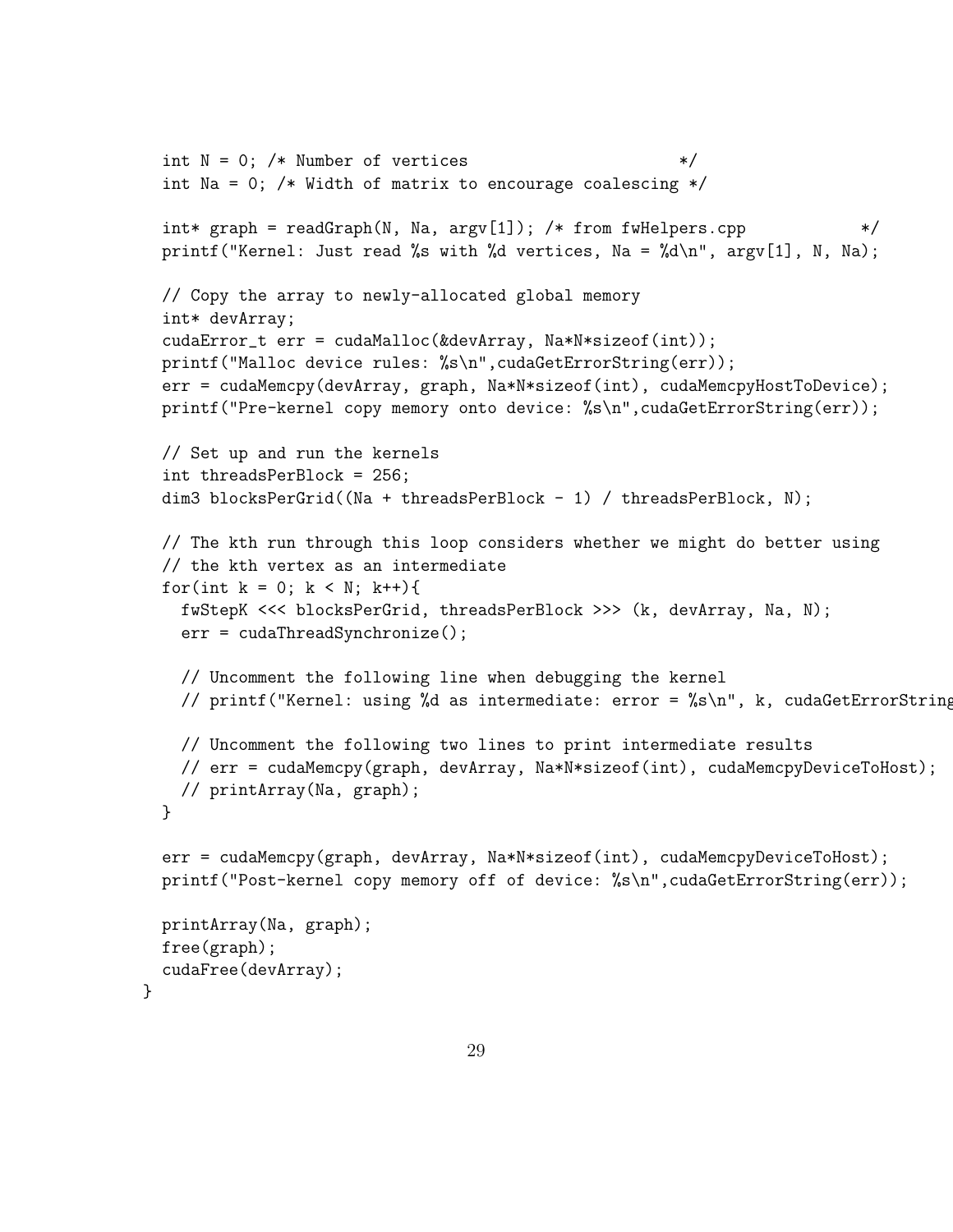### <span id="page-30-0"></span>3.2 fwHelpers.cpp

```
#include "fwHelpers.h"
map<string, int> nameToNum; /* names of vertices */
map<string, map<string, int> > weightMap; /* weights of edges */
int* readGraph(int& N, int& Na, char* argv){
  // Read the graph file from memory
  string vname1, vname2;
  ifstream graphFile;
  string dummyString;
  int thisWeight; /* weight of the edge just read from file */
  N = 0; /* number of vertices */
  graphFile.open(argv);
  //Read the graph into some maps
  graphFile >> vname1;
  while(vname1 != "--END--"){
    graphFile >> vname2;
    graphFile >> thisWeight;
    if(nameToNum.count(vname1) == 0){
      nameToNum[vname1] = N;
      weightMap[vanen1][vanen1] = 0;N++;
    }
    if(nameToNum.count(vname2) == 0){
      nameToNum[vname2] = N;
     weightMap[vname2][vname2] = 0;
     N++;}
    weightMap[vname1][vname2] = thisWeight;
    graphFile >> vname1;
  }
  graphFile.close(); // Nice and Tidy
  // "alignment" is what stored row sizes must be a multiple of
```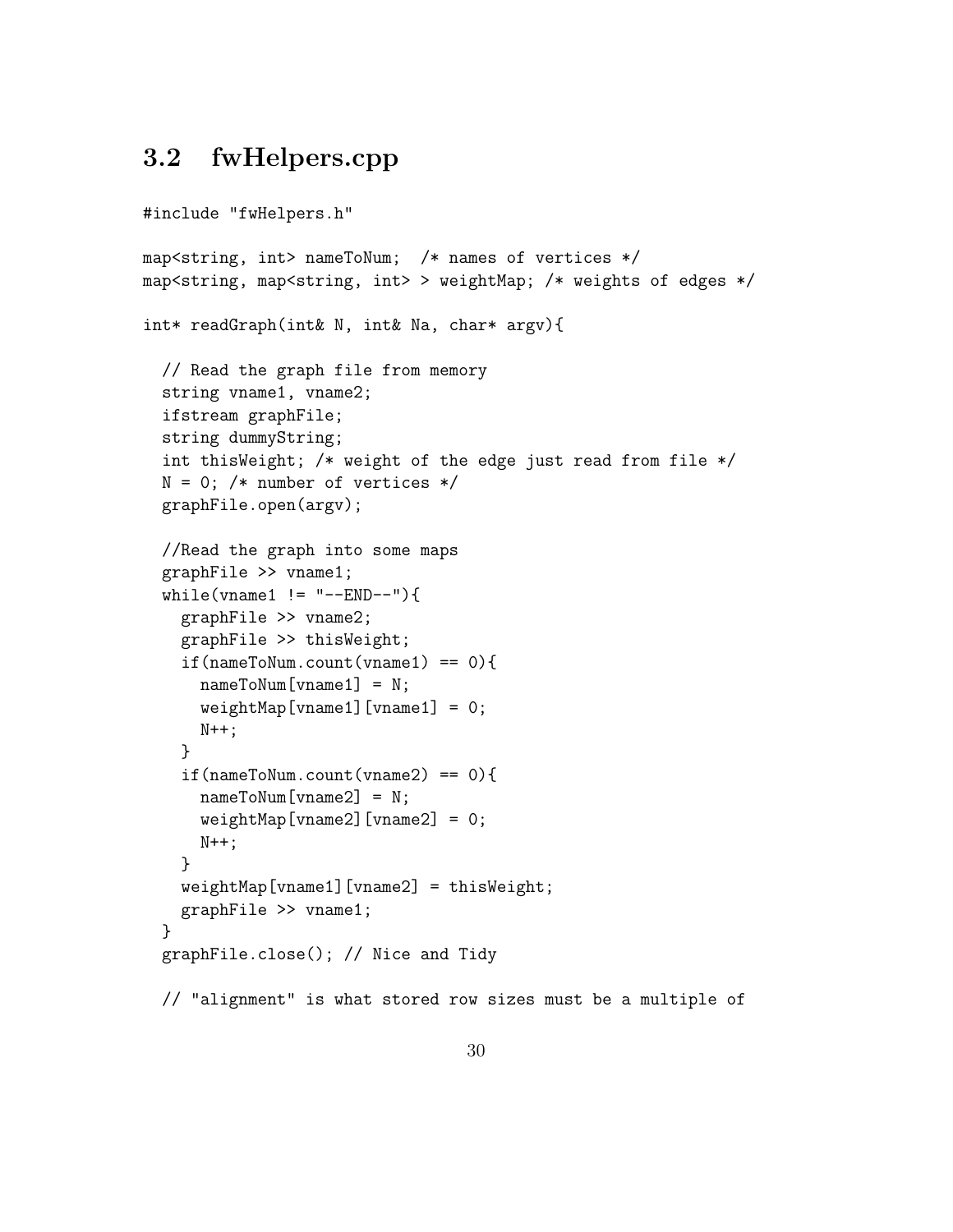```
int alignment = ALIGNMENT;
 Na = alignment*(N + alignment-1)/alignment); /* for the sizes of our arrays */
 printf("Alignment = \sqrt{d}), alignment);
 // Build the array
 int* a = (int*) malloc(N*Na*sizeof(int));
 for(int ii = 0; ii < N; ii++)
   for(int jj = 0; jj < N; jj++)
      a[i i * Na + jj] = INT_MAX;map<string, int>::iterator i;
 map<string, int>::iterator j;
 for(i = nameToNum.begin(); i != nameToNum.end(); ++i)for(j = nameToNum.begin(); j != nameToNum.end(); ++j){
      if(weightMap[(*i).first].count((*j).first) != 0){
a[Na * (*i).second + (*j).second] = weightMap[(*i).first][(*)).first];}
   }
 return a;
}
void printArray(int Na, int* a){
 map<string, int>::iterator i, j;
 for(i = nameToNum.begin(); i != nameToNum.end(); ++i)if(i->second < 10)
      print('\\t%s", i->first.c_str());
 printf("n");
 j = nameToNum.begin();
 for(i = nameToNum.begin(); i != nameToNum.end(); ++i){
    if(i->second (10){
      printf("%s\t", i->first.c_str());
      for(j = nameToNum.begin(); j != nameToNum.end(); ++j){
if(i->second < 10){
  int dd = a[i->second * Na + j->second];if(dd!=INT_MAX)printf("%d\t",dd);
 else
   print(f'--\t),}
```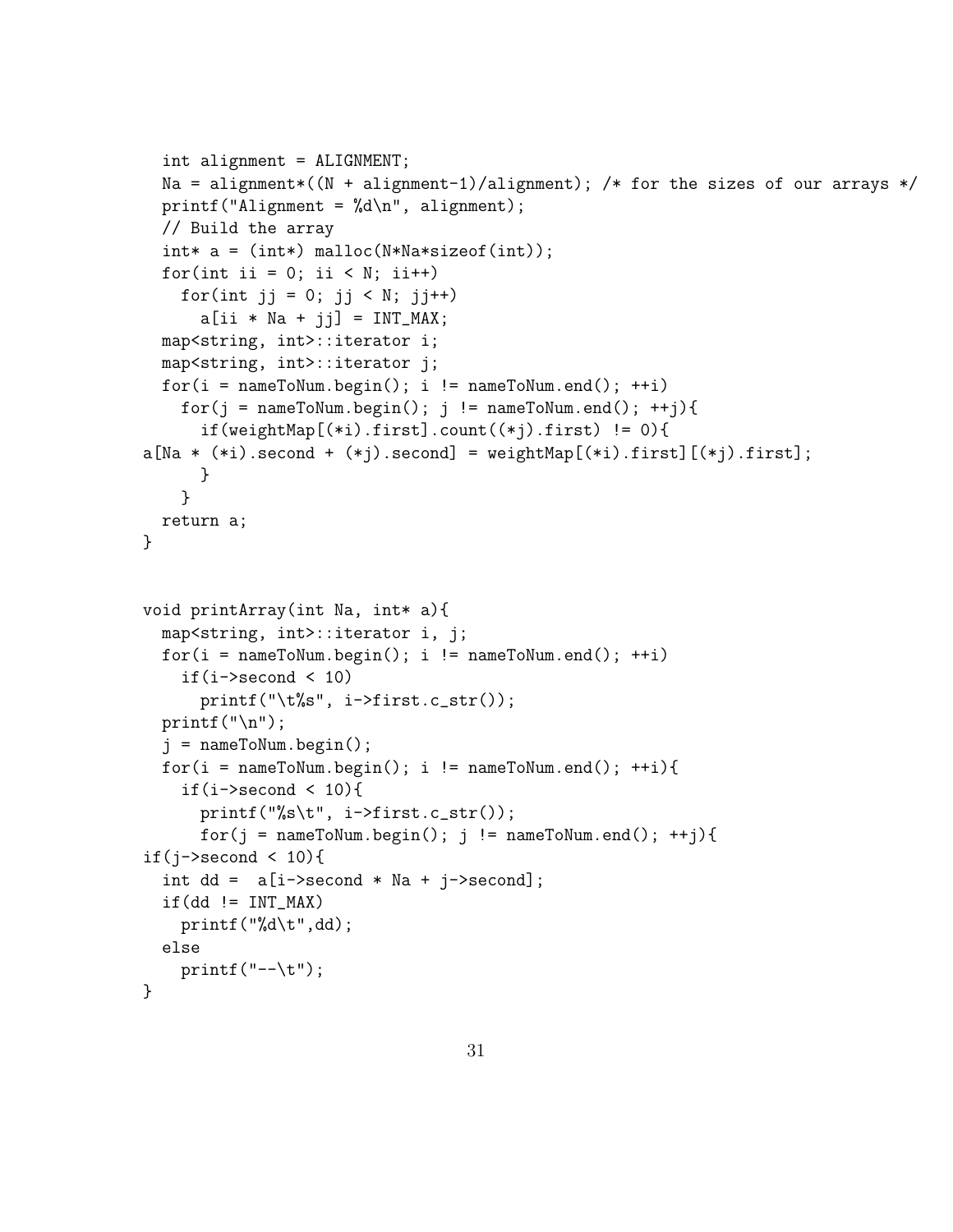```
}
      printf("\n'\n');
    }
  }
}
```
## <span id="page-32-0"></span>3.3 fwHelpers.h

```
#ifndef FWHELPERS_H
#define FWHELPERS_H
#ifndef ALIGNMENT
#define ALIGNMENT 64
#endif
#include <stdio.h>
#include <string>
#include <map>
#include <iostream>
#include <fstream>
using namespace std;
int* readGraph(int&N, int&Na, char* argv);
void printArray(int Na, int* a);
```
#endif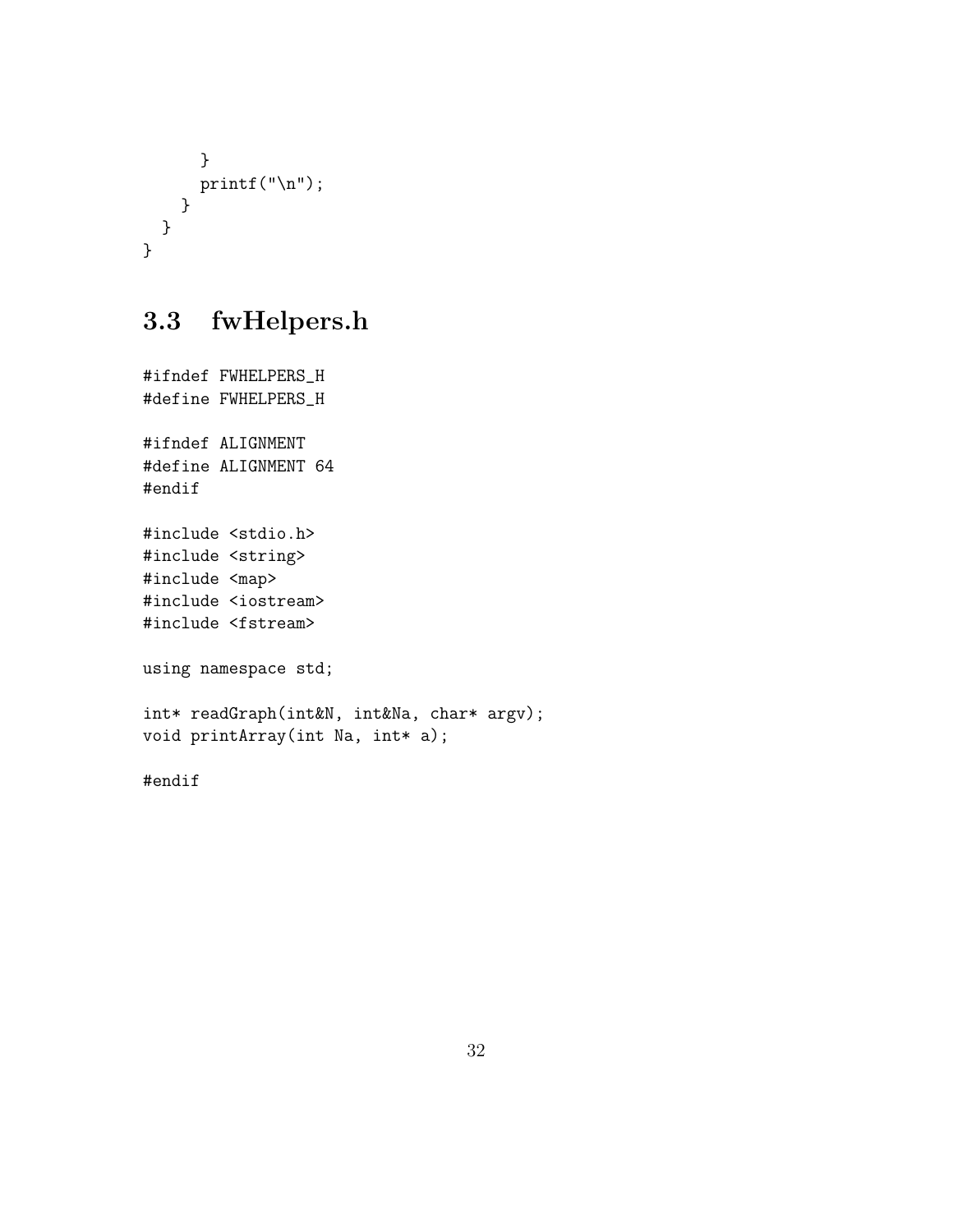# <span id="page-33-0"></span>Chapter 4

# Answers to Spot Checks

- 1. There are many possible answers. Here is just one: A, C, F, E, D, G, I, H, Y, X, J, W, K, Z, B.
- 2. The two numbers that changed are the "11" and "6" in the second column. They were both  $\infty$  in the  $M_0$  matrix.

| $M_0$     | А         | В        | C        | D        | Ε        | F        |
|-----------|-----------|----------|----------|----------|----------|----------|
| А         |           |          | $\infty$ | 5        | 5        | $\infty$ |
| В         | $\infty$  | 0        |          | 3        | $\infty$ | $\infty$ |
| С         | $\infty$  | $\infty$ | 0        | $\infty$ | $\infty$ |          |
| $\vert$ ) |           | 11       | 3        | 0        |          | 3        |
| Е         | 2         | 6        | $\infty$ | 6        | 0        | $\infty$ |
| F         | $\propto$ | $\infty$ | $\infty$ | 2        |          |          |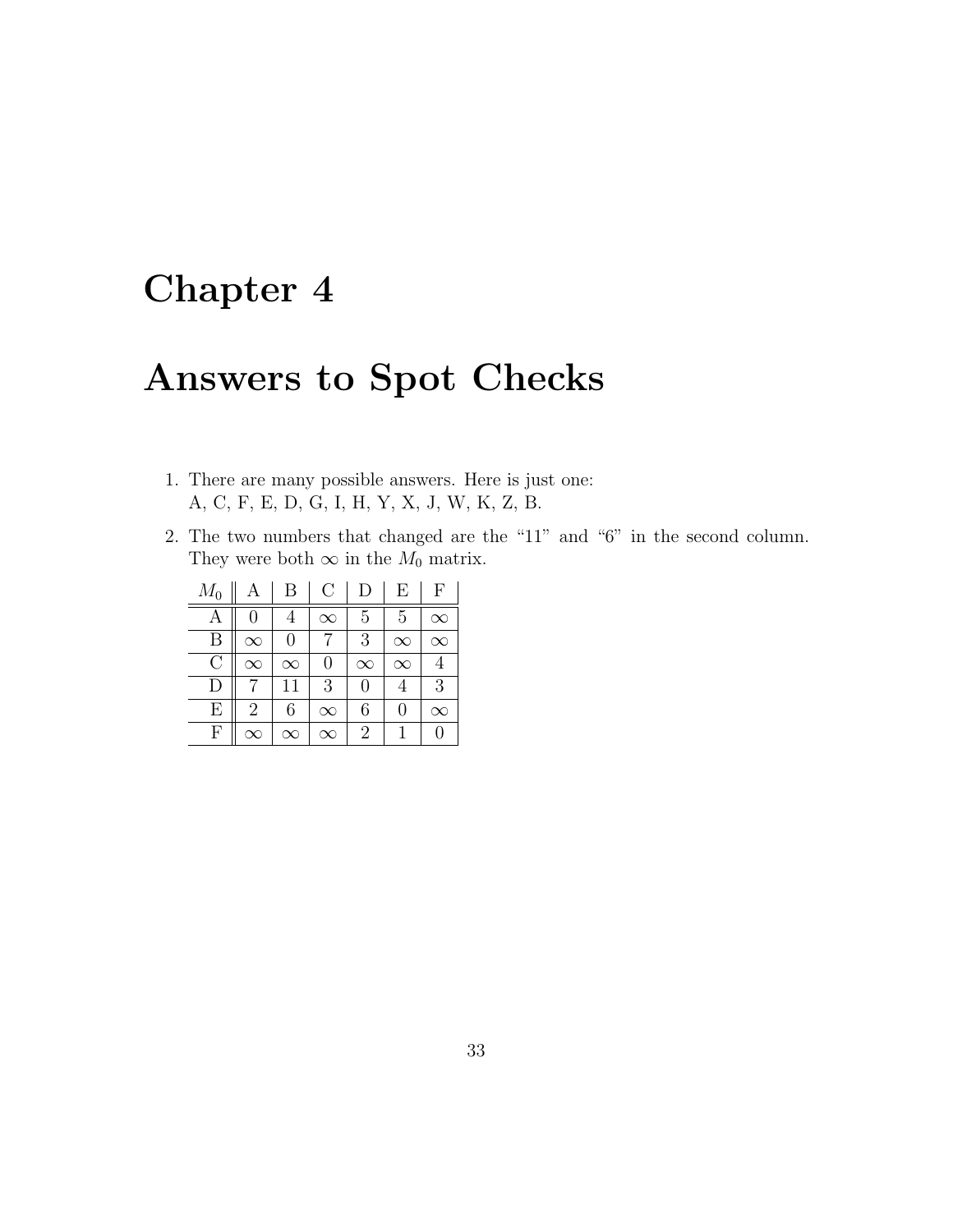- 3. The four entries that are still  $\infty$  are those in the 'C' row corresponding to paths from C to vertices A, B, D and E.
- 4. Here is the output:

```
Alignment = 64Kernel: Just read graph1.txt with 6 vertices, Na = 64
Malloc device rules: no error
Pre-kernel copy memory onto device: no error
Kernel: using 0 as intermediate: error = no error
   A B C D E F
A 0 4 -- 5 5 --
B -- 0 7 3 -- --
C -- -- 0 -- -- 4
D 7 11 3 0 4 3
E 2 6 -- 6 0 --
F -- -- -- 2 1 0
Kernel: using 1 as intermediate: error = no error
   A B C D E F
A 0 4 11 5 5 --
B -- 0 7 3 -- --
C -- -- 0 -- -- 4
D 7 11 3 0 4 3
E 2 6 13 6 0 --
F -- -- -- 2 1 0
Kernel: using 2 as intermediate: error = no error
   A B C D E F
A 0 4 11 5 5 15
B -- 0 7 3 -- 11
C -- -- 0 -- -- 4
D 7 11 3 0 4 3
E 2 6 13 6 0 17
F -- -- -- 2 1 0
Kernel: using 3 as intermediate: error = no error
   A B C D E F
A 0 4 8 5 5 8
B 10 0 6 3 7 6
C -- -- 0 -- -- 4
D 7 11 3 0 4 3
```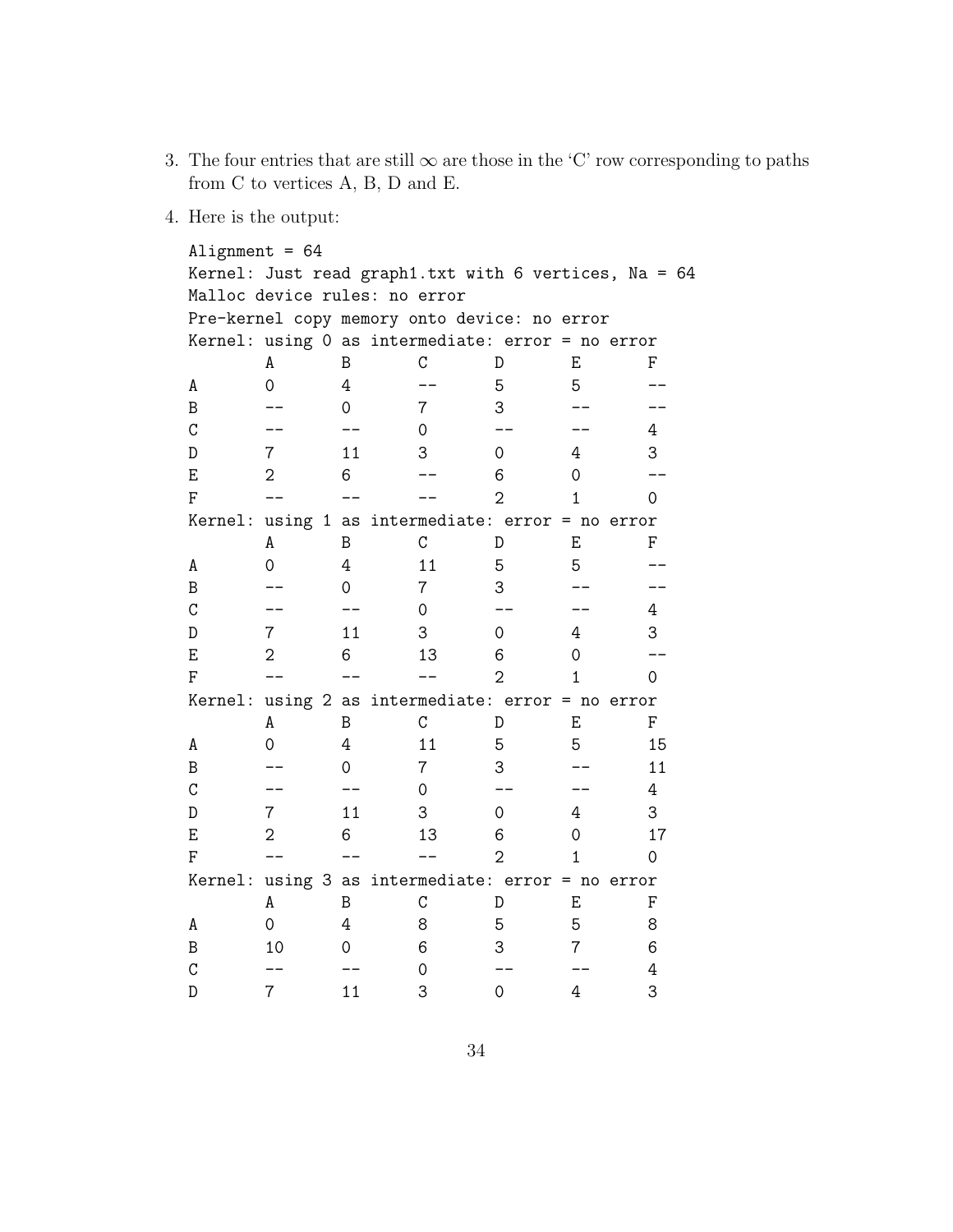| Ε | 2              | 6                                      | 9 | 6             |                | 9     |
|---|----------------|----------------------------------------|---|---------------|----------------|-------|
| F | 9              | 13                                     | 5 | $\mathcal{D}$ |                |       |
|   |                | Kernel: using 4 as intermediate: error |   |               | $= no$         | error |
|   | A              | B                                      | C | D             | E              | F     |
| A | 0              | 4                                      | 8 | 5             | 5              | 8     |
| B | 9              | 0                                      | 6 | 3             | $\overline{7}$ | 6     |
| C |                |                                        | 0 |               |                | 4     |
| D | 6              | 10                                     | 3 | 0             | 4              | З     |
| E | $\sqrt{2}$     | 6                                      | 9 | 6             | 0              | 9     |
| F | 3              | 7                                      | 5 | 2             | 1              | 0     |
|   |                | Kernel: using 5 as intermediate: error |   |               | $= no$         | error |
|   | A              | B                                      | C | D             | Е              | F     |
| А | 0              | 4                                      | 8 | 5             | 5              | 8     |
| B | 9              | 0                                      | 6 | 3             | 7              | 6     |
| C | 7              | 11                                     | 0 | 6             | 5              | 4     |
| D | 6              | 10                                     | 3 | 0             | 4              | З     |
| E | 2              | 6                                      | 9 | 6             | Ω              | 9     |
| F | 3              | 7                                      | 5 | 2             | 1              | 0     |
|   |                | Post-kernel copy memory off of device: |   |               | ${\tt no}$     | error |
|   | A              | B                                      | C | D             | E              | F     |
| А | 0              | 4                                      | 8 | 5             | 5              | 8     |
| B | 9              | $\Omega$                               | 6 | 3             | 7              | 6     |
| C | 7              | 11                                     | 0 | 6             | 5              | 4     |
| D | 6              | 10                                     | 3 | 0             | 4              | З     |
| Ε | $\overline{2}$ | 6                                      | 9 | 6             | 0              | 9     |
| F | 3              | 7                                      | 5 | 2             | 1              | 0     |